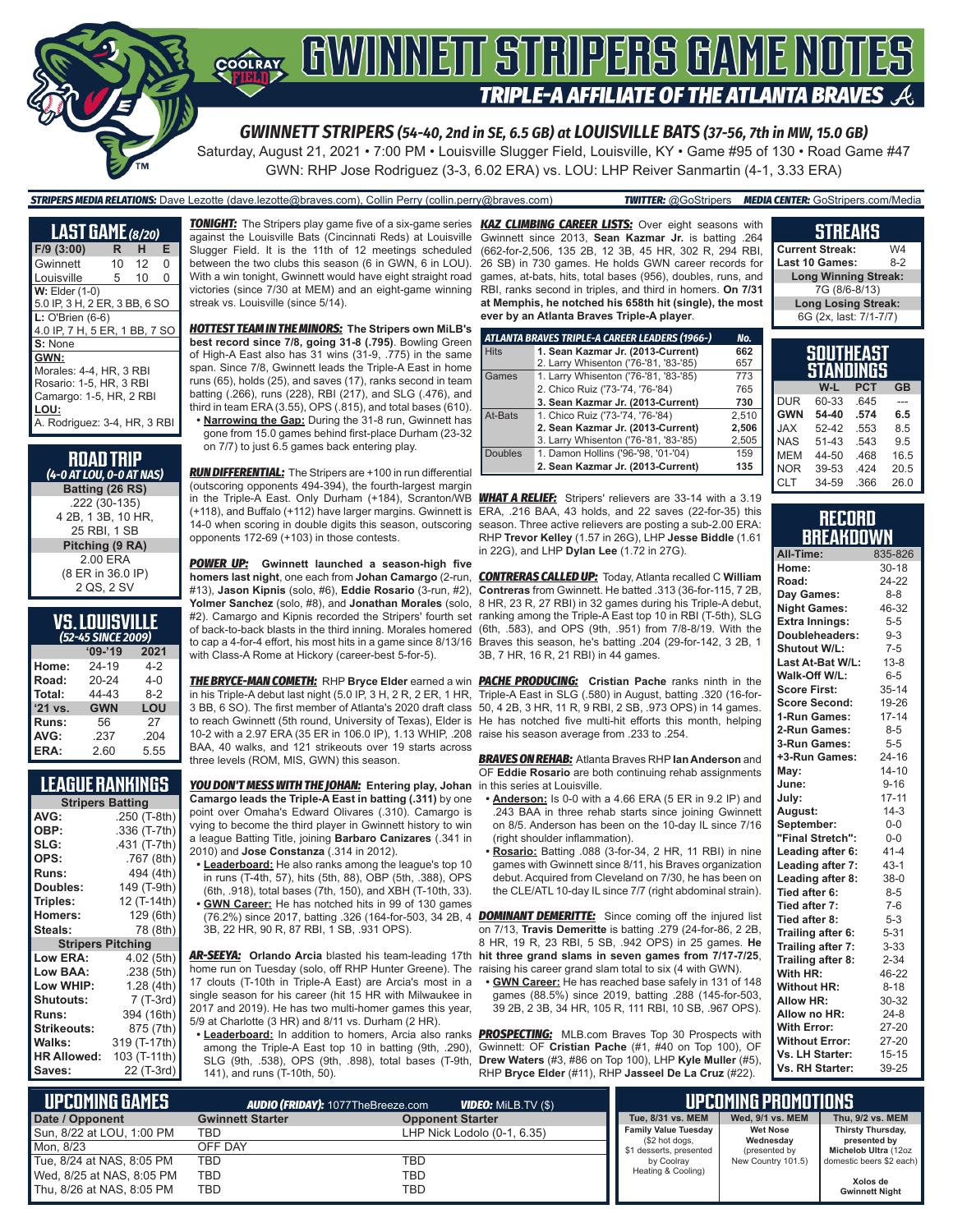

#### *SATURDAY, AUGUST 21, 2021 AT LOUISVILLE*

#### **MANAGER MATT TUIASOSOPO**

**Matt Tuiasosopo** is in his first season as Gwinnett manager and his third season as a coach in the Atlanta Braves organization in 2021. He was named the seventh manager in team history on 3/30/21. Tuiasosopo is both the youngest manager in team history (turned 35 on 5/10) and the first former Gwinnett player to manage the club (hit .221 with 19 HR, 73 RBI in 178 games from 2016-17).

Tuiasosopo made his managerial debut in 2019 with Class-A Rome, leading the club to a 65-74 record and earning Atlanta's Bobby Cox Award for minor league manager of the year. He was set to return to Rome in 2020, but was reassigned to the Braves Alternate Training Site at Coolray Field once the MiLB season was canceled.

| Tuiasosopo's Managerial Career | Games | W-L     | <b>PCT</b> | <b>Plavoffs</b> |
|--------------------------------|-------|---------|------------|-----------------|
| With Gwinnett (1 Season):      | 94    | $54-40$ | .574       |                 |
| MiLB Career (2 Seasons):       | 233   | 119-114 | 511        |                 |

*All staff bios available in the 2021 Stripers Media Guide*

|                            | EJECTIONS (4)            |                         |
|----------------------------|--------------------------|-------------------------|
| Player/Coach               | Date/Inning              | <b>Umpire</b>           |
| <b>Ryan Goins</b>          | 5/25 vs. MEM, 7th Inning | <b>HP Clint Vondrak</b> |
| <b>MGR Matt Tuiasosopo</b> | 6/3 vs. JAX, 8th Inning  | <b>HP Alex Tosi</b>     |
| <b>Travis Snider</b>       | 7/30 at MEM, 8th Inning  | HP John Bacon           |
| <b>Ryan Casteel</b>        | 8/17 at LOU, 3rd Inning  | 1B Charlie Ramos        |

| <b>TEAM DEFENSE (5TH IN TRIPLE-A EAST)</b> |                                                          |           |                                       |            |                                                    |           |           |  |  |  |  |
|--------------------------------------------|----------------------------------------------------------|-----------|---------------------------------------|------------|----------------------------------------------------|-----------|-----------|--|--|--|--|
| <b>PCT</b>                                 | G                                                        | ТC        | <b>PO</b>                             | A          | Е                                                  | <b>DP</b> | TP        |  |  |  |  |
| .983                                       | 94                                                       | 3344      | 2441                                  | 845        | 58                                                 | 90        |           |  |  |  |  |
| <b>Catchers</b>                            |                                                          | <b>SB</b> | <b>CS</b>                             | <b>ATT</b> | <b>PCT</b>                                         | <b>PB</b> | $W-L$     |  |  |  |  |
| Casteel, Ryan                              |                                                          | 1         | 0                                     | 1          | .000                                               | 1         | $1 - 1$   |  |  |  |  |
| Contreras, William                         |                                                          | 12        | 0                                     | 12         | .000                                               | 3         | $17 - 2$  |  |  |  |  |
| d'Arnaud, Travis                           |                                                          | 2         | $\overline{2}$                        | 4          | .500                                               |           | $5 - 1$   |  |  |  |  |
| Jackson, Alex                              |                                                          | 10        | 4                                     | 14<br>.286 |                                                    |           | $11 - 12$ |  |  |  |  |
| Lucroy, Jonathan                           |                                                          | 18        | 5                                     | 23         | .217                                               |           | $8 - 15$  |  |  |  |  |
| Martinez, Carlos                           |                                                          | 3         | $\Omega$                              | 3          | .000                                               |           | $2 - 1$   |  |  |  |  |
| Morales, Jonathan                          |                                                          | 10        | 5                                     | 15         | .333                                               |           | $10 - 8$  |  |  |  |  |
| Total:                                     |                                                          | 56        | 16                                    | 72         | .222                                               | 8         | 54-40     |  |  |  |  |
| Outfield Assists (23):                     |                                                          |           |                                       |            | Waters (9), Demeritte (4), Ervin (4), Sanchez (2), |           |           |  |  |  |  |
|                                            |                                                          |           |                                       |            | Almonte (1), Inciarte (1), Pache (1), Rosario (1)  |           |           |  |  |  |  |
| Pitcher Pickoffs (4):                      |                                                          |           | Kingham (2), Y. Lopez (1), Muller (1) |            |                                                    |           |           |  |  |  |  |
|                                            | <b>Catcher Pickoffs (2):</b><br>Casteel (1), Jackson (1) |           |                                       |            |                                                    |           |           |  |  |  |  |

# **STARTS**

|     | <b>By Batting Order</b>                                                                                                                                                                                              |
|-----|----------------------------------------------------------------------------------------------------------------------------------------------------------------------------------------------------------------------|
| 1:  | Waters (62), Pache (17), Inciarte (6), Arcia (5), Almonte (1), Ervin (1), Gore (1),<br>Sanchez (1)                                                                                                                   |
| 2:  | Pache (27), Kipnis (22), Arcia (17), Rosario (9), Goins (7), Demeritte (3), Waters (3),<br>Almonte (1), Camargo (1), Ervin (1), Gore (1), Heredia (1), Sanchez (1)                                                   |
| 3:  | Arcia (44), Camargo (29), d'Arnaud (6), Demeritte (4), Jackson (3), Kipnis (3), Lucroy (3),<br>Contreras (2)                                                                                                         |
| 4:  | Camargo (42), Jackson (17), Demeritte (15), Lucroy (5), Contreras (4), Kipnis (4),<br>Almonte (3), Casteel (3), Kazmar Jr. (1)                                                                                       |
| 5:  | Contreras (20), Lucroy (13), Goins (11), Kazmar Jr. (10), Kipnis (10), Almonte (8),<br>Jackson (8), Demeritte (6), Camargo (3), Snider (2), Casteel (1), Ervin (1), Sanchez (1)                                      |
| 6:  | Goins (20), Kazmar Jr. (11), Casteel (10), Demeritte (9), Ervin (8), Snider (8),<br>Pache (6), Lucroy (5), Waters (5), Almonte (4), Sanchez (4), Contreras (3), Jackson (1)                                          |
| 7:  | Ervin (22), Kazmar Jr. (16), Goins (13), Sanchez (12), Snider (11), Pache (6),<br>Demeritte (5), Casteel (4), Morales (2), Waters (2), Almonte (1)                                                                   |
| 8:  | Sanchez (29), Morales (14), Ervin (12), Kazmar Jr. (12), Snider (8), Goins (7),<br>Casteel (5), Gore (4), Brugman (1), Martinez (1), Unroe (1)                                                                       |
| 9:  | Starting Pitchers (52), Sanchez (12), Morales (11), Ervin (4), Gore (4), Snider (4),<br>Casteel (2), Kazmar Jr. (2), Martinez (2), Unroe (1)                                                                         |
|     | <b>By Position</b>                                                                                                                                                                                                   |
| C:  | Jackson (23), Lucroy (23), Contreras (19), Morales (18), d'Arnaud (6), Martinez (3),<br>Casteel (2)                                                                                                                  |
| 1B: | Camargo (41), Casteel (21), Snider (13), Kazmar Jr. (8), Morales (6), Lucroy (2),<br>Unroe (2), Goins (1)                                                                                                            |
| 2B: | Kipnis (31), Goins (25), Sanchez (19), Kazmar Jr. (17), Arcia (1), Morales (1)                                                                                                                                       |
| 3B: | Camargo (31), Kazmar Jr. (24), Sanchez (23), Goins (11), Arcia (3), Morales (2)                                                                                                                                      |
| SS: | Arcia (57), Goins (21), Sanchez (14), Camargo (1), Kazmar Jr. (1)                                                                                                                                                    |
| LF: | Waters (29), Ervin (23), Gore (10), Almonte (9), Snider (7), Kipnis (5), Arcia (4),<br>Demeritte (3), Rosario (2), Heredia (1), Sanchez (1)                                                                          |
| CF: | Pache (52), Waters (27), Ervin (6), Inciarte (5), Rosario (4)                                                                                                                                                        |
| RF: | Demeritte (36), Ervin (19), Waters (16), Almonte (8), Snider (8), Sanchez (3), Pache (2),<br>Camargo (1), Rosario (1)                                                                                                |
| DH: | Contreras (10), Jackson (6), Snider (5), Demeritte (3), Kipnis (3), Casteel (2),<br>Kazmar Jr. (2), Pache (2), Rosario (2), Almonte (1), Arcia (1), Brugman (1), Camargo (1),<br>Ervin (1), Inciarte (1), Lucroy (1) |

|               | <b>VS. 2021 OPPONENTS</b> |           |              |               |         |         |              |  |  |  |  |  |  |  |
|---------------|---------------------------|-----------|--------------|---------------|---------|---------|--------------|--|--|--|--|--|--|--|
|               | Home                      | Road      | <b>Total</b> |               | Home    | Road    | <b>Total</b> |  |  |  |  |  |  |  |
| <b>CLT</b>    | $5 - 1$                   | $11 - 1$  | $16 - 2$     | COL           | ---     |         | ---          |  |  |  |  |  |  |  |
| <b>DUR</b>    | $4 - 2$                   | $1 - 5$   | $5 - 7$      | LOU           | $4 - 2$ | $4 - 0$ | $8 - 2$      |  |  |  |  |  |  |  |
| <b>JAX</b>    | $1 - 5$                   | $- - -$   | $1 - 5$      | <b>MW DIV</b> | $4 - 2$ | $4 - 0$ | $8 - 2$      |  |  |  |  |  |  |  |
| <b>MEM</b>    | $5 - 1$                   | $7-5$     | $12-6$       |               |         |         |              |  |  |  |  |  |  |  |
| <b>NAS</b>    | $6-6$                     | $0-6$     | $6 - 12$     |               |         |         |              |  |  |  |  |  |  |  |
| <b>NOR</b>    | $5 - 1$                   | $1 - 5$   | $6-6$        |               |         |         |              |  |  |  |  |  |  |  |
| <b>SE DIV</b> | 26-16                     | $20 - 22$ | 46-38        |               |         |         |              |  |  |  |  |  |  |  |

#### **LAST AT-BAT WINS** *(13)*

The Stripers are 13-8 (.619) in games decided in the last at-bat in 2021.

| Date/Opponent        | <b>Score</b>             | <b>Game-Winning Play</b>                |
|----------------------|--------------------------|-----------------------------------------|
| 5/4 at Charlotte     | 10-9 (12th)              | Almonte scores on E4 (Reynolds)         |
| 5/9 at Charlotte     | 12-9 (10th)              | Camargo RBI single                      |
| 5/14 vs. Louisville  | $2-1$ (8th)              | Arcia solo HR                           |
| 5/16 vs. Louisville  | 5-4 (9th)*               | Arcia walk-off solo HR                  |
| 5/25 vs. Memphis     | $2-1$ (9th) <sup>*</sup> | Kazmar walk-off single                  |
| 6/9-G2 at Memphis    | $3-1$ (8th)              | Waters RBI single                       |
| 6/18 vs. Nashville   | 8-7 (10th)*              | Arcia scores on E4 (Hiura on Lucroy FC) |
| 6/30 at Durham       | $2-1$ (9th)              | Pache RBI single                        |
| 7/18 at Charlotte    | 13-12 (9th)              | Contreras RBI double                    |
| 8/1 at Memphis       | $4-2$ (9th)              | Ervin RBI single                        |
| 8/6 vs. Charlotte    | 4-3 $(11th)^*$           | Morales walk-off single                 |
| 8/8-G1 vs. Charlotte | 4-3 $(7th)^*$            | d'Arnaud walk-off single                |
| 8/11-G1 vs. Durham   | 4-3 $(7th)*$             | Pache walk-off single                   |
|                      |                          |                                         |

*\*Denotes "walk-off" win*

# **GWINNETT PLAYERS USED** *(58 IN 2021)*

**Pitchers (33)** Anderson, Ian Arano, Victor Biddle, Jesse Bradford, Chasen Burrows, Thomas Chavez, Jesse Davidson, Tucker De La Cruz, Jasseel *Edwards Jr., Carl* Elder, Bryce Flaa, Jay *Greene, Shane*  Hernandez, Daysbel *Horacek, Mitch* Johnstone, Connor *Jones, Nate* Kelley, Trevor Lee, Dylan Lopez, Yoan Martin, Chris Minter, A.J. Muller, Kyle Roark, Tanner Rodriguez, Jose Santana, Edgar *Tice,Ty* Webb, Jacob *Wilson, Bryse* Wright, Kyle Ynoa, Huascar

Kingham, Nolan Newcomb, Sean Toussaint, Touki Almonte, Abraham Arcia, Orlando *Brugman, Jaycob* Camargo, Johan Casteel, Ryan Contreras, William d'Arnaud, Travis Demeritte, Travis Ervin, Phillip Goins, Ryan Gore, Terrance Heredia, Guillermo *Inciarte, Ender Jackson, Alex* Kazmar Jr., Sean Kipnis, Jason

*Lucroy, Jonathan* Martinez, Carlos Morales, Jonathan Pache, Cristian Rosario, Eddie Sanchez, Yolmer Snider, Travis Unroe, Riley Waters, Drew

*Italics = Player no longer in Braves organization*

#### **BASS-LANTA**

OF Abraham Almonte RHP Ian Anderson INF/OF Orlando Arcia LHP Jesse Biddle INF Johan Camargo RHP Jesse Chavez C William Contreras C Travis d'Arnaud LHP Tucker Davidson RHP Carl Edwards Jr.

RHP Jay Flaa RHP Shane Greene OF Guillermo Heredia OF Ender Inciarte C Alex Jackson RHP Nate Jones INF Sean Kazmar Jr. C Jonathan Lucroy RHP Chris Martin LHP A.J. Minter

**30 players have played for both Gwinnett and Atlanta in 2021:** LHP Kyle Muller (Debut) LHP Sean Newcomb OF Cristian Pache RHP Edgar Santana RHP Ty Tice RHP Touki Toussaint RHP Jacob Webb RHP Bryse Wilson RHP Kyle Wright RHP Huascar Ynoa

### **ATLANTA BRAVES REHAB ASSIGNMENTS** *(10 IN 2021)*

**Player Injury (IL Date)** RHP Chris Martin RT Shoulder Inflammation (4/7) 5/5-5/11<br>OF Ender Inciarte Strained LT Hamstring (4/17) 5/6-5/12 OF Ender Inciarte Strained LT Hamstring (4/17)<br>OF Guillermo Heredia RT Hamstring Inflammation (5) RT Hamstring Inflammation (5/1) 5/14 C Alex Jackson Strained LT Hamstring (5/2) 5/21-6/9, 6/30-7/20 OF Cristian Pache RT Hamstring Inflammation (5/14) 5/29-6/1<br>RHP Touki Toussaint RT Shoulder Strain (3/26) 6/22-7/15 RHP Touki Toussaint RT Shoulder Strain (3/26) 6/22-7/15<br>C. Travis d'Arnaud C. Torn LT Thumb Ligament (5/2) 6/10-8/10 Torn LT Thumb Ligament (5/2) RHP Ian Anderson RT Shoulder Inflammation (7/16) 8/5-<br>RHP Huascar Ynoa Fractured RT Hand (5/17) 8/6-8/16 RHP Huascar Ynoa Fractured RT Hand (5/17)<br>OF Eddie Rosario RT Abdominal Strain (7/7) RT Abdominal Strain (7/7) 8/10-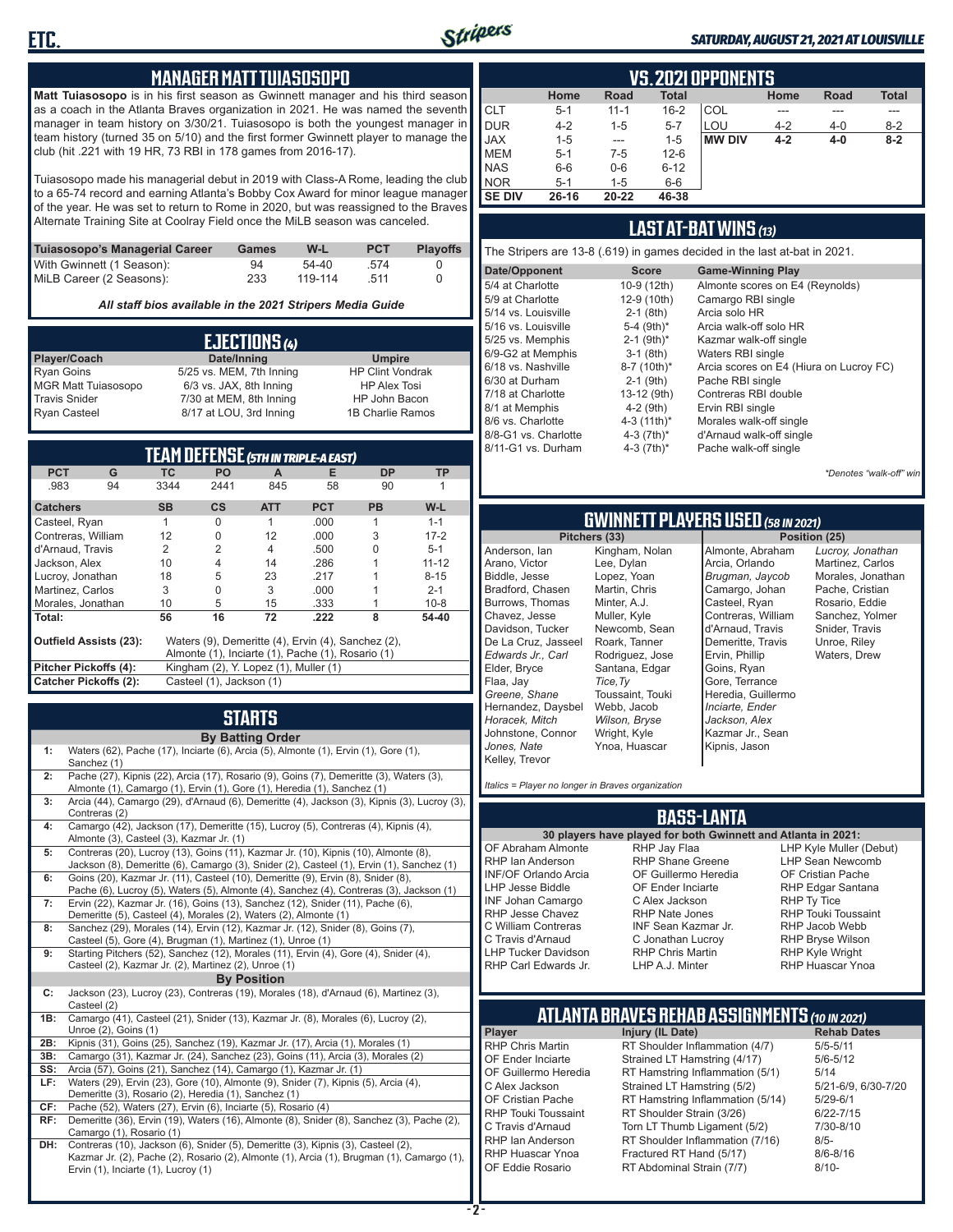### **STARTING PITCHER**



#### *SATURDAY, AUGUST 21, 2021 AT LOUISVILLE*

# **53****JOSE RODRIGUEZ**

| <b>B/T:</b> | R/R | <b>BORN:</b> 8/29/95 in Bolivar, Venezuela (Age 25)                  |
|-------------|-----|----------------------------------------------------------------------|
| HT:         | հ-2 | <b>ACQUIRED:</b> Signed by the Atlanta Braves as a minor league free |
| WT:         | 175 | agent (4/21/21)                                                      |

*TONIGHT'S START:* Rodriguez makes his 13th appearance (11th start) with Gwinnett in game five of a six-game series at Louisville ... Overall this year, he is 4-4 with a 4.52 ERA and .236 BAA in 16 games (14 starts) between Gwinnett and Double-A Mississippi ... Career at the Triple-A level (Gwinnett and Salt Lake), he is 6-6 with a 6.16 ERA and .277 BAA in 30 games (12 starts) ... Career in August, he is 9-8 with a 4.86 ERA and .282 BAA in 41 games (23 starts).

**ON THE ROAD AGAIN:** Rodriguez makes his seventh start on the road with the Stripers tonight ... He is 0-3 with a 13.02 ERA (27 ER in 18.2 IP) away from Coolray Field ... **In his four home starts, he is 3-0 with a 0.00 ERA (0 ER in 19.2 IP)**.

*2021 SEASON:* Signed by Atlanta as a minor league free agent on 4/21 ... Added to the Gwinnett roster on 5/13 ... Made his Stripers debut on 5/14 vs. Louisville (4.0 IP, 1 H, 1 HR, 1 BB, 3 SO, 46p/30s), pitching in relief ... Made his first start for the Stripers on 5/20 at Nashville (ND, 3.0 IP, 2 H, 0 R, 3 BB, 6 SO) ... Transferred to Double-A Mississippi on 5/29 and went 1-1 with a 1.61 ERA (4 ER in 22.1 IP) over four starts ... Rejoined Gwinnett on 6/22 ... Is 3-3 with a 6.88 ERA (27 ER in 35.1 IP) in nine starts since returning to Triple-A.

*2020 SEASON:* Invited to MLB Spring Training for the second straight season with the Los Angeles Angels ... Spent most of the year at the Angels' Alternate Training Site ... Recalled on 8/1 and pitched 1.2 innings (2 H, 0 R, 1 BB, 0 SO) in relief the next day vs. Houston ... DFA'd on 8/10 and outrighted back to the Alternate Training Site after just one outing (0-0, 0.00 ERA, .286 BAA) ... Elected free agency on 10/15.

*CAREER HIGHLIGHTS:* **2016:** Midwest League Midseason All-Star with Class-A Burlington (3-3, 3.36 ERA, 13 GS, 64.1 IP, 52 SO before All-Star break) ... **2017:** California League Midseason All-Star with Advanced-A Inland Empire 66ers (6-5, 4.70 ERA, 14 GS, 76.2 IP before All-Star break) ... **2019:** Made his MLB debut with the Los Angeles Angels (0-1, 2.75 ERA in 9G, 1 start) ... Also made his Triple-A debut with Salt Lake (3-3, 6.29 ERA in 18G, 2 starts).

|              | <b>RODRIGUEZ'S OVERALL STATS.</b> |         |            |         |           |           |     |            |             |  |  |  |  |
|--------------|-----------------------------------|---------|------------|---------|-----------|-----------|-----|------------|-------------|--|--|--|--|
| Year         | Team                              | W-L     | <b>ERA</b> | G/GS    | <b>HR</b> | <b>BB</b> | so  | <b>BAA</b> | <b>WHIP</b> |  |  |  |  |
| 2021         | Mississippi (AA)                  | $1 - 1$ | 161        | 4/4     |           | 5         | 27  | .135       | 0.67        |  |  |  |  |
|              | Gwinnett (AAA)                    | $3-3$   | 6.02       | 12/10   | 11        | 11        | 39  | .280       | 1.34        |  |  |  |  |
| MiLB Career: |                                   | $37-43$ |            | 162/119 | 53        | 194       | 614 | .282       | 1.41        |  |  |  |  |
| MLB Career:  |                                   | $0 - 1$ | 2.53       | 10/1    | 5         | 12        | 13  | .238       | 1.45        |  |  |  |  |

| <b>RODRIGUEZ'S 2021 SPLITS (WITH GWINNETT)</b> |                     |           |                     |  |  |  |  |  |  |  |
|------------------------------------------------|---------------------|-----------|---------------------|--|--|--|--|--|--|--|
| Home:                                          | 3-0, 0.73 ERA (6G)  | Road:     | 0-3, 13.02 ERA (6G) |  |  |  |  |  |  |  |
| Day:                                           | 0-1, 18.00 ERA (1G) | Night:    | 3-2, 5.44 ERA (11G) |  |  |  |  |  |  |  |
| <b>Starter:</b>                                | 3-3, 6.34 ERA (10G) | Reliever: | 0-0, 3.60 ERA (2G)  |  |  |  |  |  |  |  |
| lVs. LHB:                                      | .292 BAA, 4 HR      | Vs. RHB:  | .271 BAA, 7 HR      |  |  |  |  |  |  |  |

| <b>RODRIGUEZ VS. LOUISVILLE</b> |         |               |   |     |     |   |           |           |           |           |  |
|---------------------------------|---------|---------------|---|-----|-----|---|-----------|-----------|-----------|-----------|--|
|                                 | W-L     | <b>ERA</b>    | G | GS. | IP. | н | <b>ER</b> | <b>HR</b> | <b>BB</b> | <b>SO</b> |  |
| 2021:                           | $0 - 0$ | $\frac{1}{2}$ |   |     | 0.0 |   |           |           |           |           |  |
| Career:                         | $0 - 0$ | $\frac{1}{2}$ |   |     | 0.0 |   |           |           |           |           |  |

| <b>RODRIGUEZ'S HIGHS &amp; LOWS</b> |                            |                                  |  |  |  |  |  |  |  |  |
|-------------------------------------|----------------------------|----------------------------------|--|--|--|--|--|--|--|--|
|                                     | <b>Season</b>              | Career (MiLB and MLB)            |  |  |  |  |  |  |  |  |
| IIP:                                | 6.0 (6/11 at BLX)          | 8.0 (9/2/17, IE at LAN)          |  |  |  |  |  |  |  |  |
| so:                                 | 8 (2x, last: 6/17 vs. BIR) | 13 (8/11/17, IE vs. RC)          |  |  |  |  |  |  |  |  |
| BB:                                 | 3 (5/20 at NAS)            | 5 (2x, last: 8/22/17, IE at LAN) |  |  |  |  |  |  |  |  |
| Iн:                                 | 10 (7/18 at CLT)           | 13 (6/10/18, MOB vs. JXN)        |  |  |  |  |  |  |  |  |
| <b>IER:</b>                         | 8 (6/23 at NOR)            | 9 (2x, last: 8/22/17, IE at LAN) |  |  |  |  |  |  |  |  |
| Low-Hit CG:                         |                            |                                  |  |  |  |  |  |  |  |  |
| Low-ER CG:                          |                            |                                  |  |  |  |  |  |  |  |  |

| <b>RODRIGUEZ AT THE PLATE</b> |                                                                                   |   |  |  |  |  |  |  |  |  |  |  |
|-------------------------------|-----------------------------------------------------------------------------------|---|--|--|--|--|--|--|--|--|--|--|
|                               | <b>BB</b><br><b>HR</b><br>AVG.<br>3B<br><b>RBI</b><br>2B<br><b>SO</b><br>н<br>ΔR. |   |  |  |  |  |  |  |  |  |  |  |
| 2021 w/GWN:                   | .250                                                                              | 4 |  |  |  |  |  |  |  |  |  |  |
| MiLB Career:                  | 143                                                                               |   |  |  |  |  |  |  |  |  |  |  |
| <b>MLB Career:</b>            |                                                                                   |   |  |  |  |  |  |  |  |  |  |  |

|            |               |               |           |    |   |          |           |           |           |           | RODRIGUEZ'S 2021 STARTS (ALL LEVELS) |              |                                                  |
|------------|---------------|---------------|-----------|----|---|----------|-----------|-----------|-----------|-----------|--------------------------------------|--------------|--------------------------------------------------|
| Team       | Date/Opp.     | <b>Result</b> | <b>IP</b> | н  | R | ER       | <b>HR</b> | <b>BB</b> | <b>SO</b> | NP-S      | Opp. Starter                         | <b>Final</b> | <b>Notes</b>                                     |
| <b>GWN</b> | 5/20 at NAS   | <b>ND</b>     | 3.0       |    | Ω |          |           | 3         | 6         | 56-36     | Eric Lauer                           | $L. 1-3$     | First career start for Gwinnett.                 |
| <b>MIS</b> | 5/30 vs. MTG  | <b>ND</b>     | 5.0       |    | Ω | O        |           |           | 5         | 69-49     | Tobias Mvers                         | W. 2-1       | Left with 1-0 lead, MIS won in 10 innings.       |
| <b>MIS</b> | 6/5 at PNS    | $L.0-1$       | 5.2       | 4  | 3 | 3        |           |           | 6         | 79-54     | Max Mever                            | L. 1-4       | Three of four hits allowed went for extra bases. |
| <b>MIS</b> | $6/11$ at BLX | <b>ND</b>     | 6.0       |    |   | 0        |           |           | 8         | 86-61     | Jesus Castillo                       | $L.3 - 4$    | Run scored on passed ball, double play.          |
| <b>MIS</b> | 6/17 vs. BIR  | W. 1-1        | 5.2       | 3  |   |          |           |           | 8         | 84-60     | <b>Blake Battenfield</b>             | W. 7-1       | First win since 8/1/19 with Salt Lake vs. OKC.   |
| <b>GWN</b> | 6/23 at NOR   | L, 0-1        | 0.2       |    | 8 | 8        |           |           | 0         | $37 - 22$ | <b>Spenser Watkins</b>               | $L.3-9$      | Nearly tied his most career ER allowed (9).      |
| <b>GWN</b> | 6/27 at NOR   | $L. 0-2$      | 2.0       | 4  | 4 | 4        |           |           |           | 52-29     | Kevin Smith                          | $L. 2 - 4$   | Allowed 3-run homer to Seth Meijas-Brean.        |
| <b>GWN</b> | 7/3 at DUR    | <b>ND</b>     | 4.0       | 5  | 2 | っ        |           | 0         | 4         | 63-41     | Shane Baz                            | L. 5-6       | Stripers trailed 2-1 when he exited.             |
| <b>GWN</b> | 7/10 vs. NAS  | <b>ND</b>     | 4.0       |    | 0 | $\Omega$ |           | $\Omega$  | 5         | 53-36     | Thomas Jankins                       | W. 8-4       | Faced the minimum through 4.0 innings.           |
| <b>GWN</b> | 7/18 at CLT   | <b>ND</b>     | 5.0       | 10 | 8 | 6        | 3         |           | 2         | 67-44     | Tanner Banks                         | W. 13-12     | Stripers trailed 8-3 when he exited.             |
| <b>GWN</b> | 7/23 vs. NOR  | W. 1-2        | 5.0       |    | O | 0        |           | 2         | 5         | 78-50     | Mickey Jannis                        | W. 17-8      | First win as a starter in Triple-A.              |
| <b>GWN</b> | 7/29 at MEM   | $L. 1-3$      | 4.0       | 9  |   |          |           | 0         |           | 52-39     | Miles Mikolas                        | $L.6 - 7$    | Allowed 2-run HR in 1st, 3-run HR in 4th.        |
| <b>GWN</b> | 8/4 vs. CLT   | W. 2-3        | 5.0       | 2  | 0 | $\Omega$ |           | $\Omega$  | 4         | 61-45     | Mike Wright Jr.                      | W. 4-1       | Second-straight home start with 0 R and 5.0 IP.  |
| <b>GWN</b> | 8/12 vs. DUR  | W. 3-3        | 5.2       | 3  | 0 | 0        |           |           | 5         | 78-48     | <b>Tobias Mvers</b>                  | W. 3-0       | No runs in 4 home starts (19.2 IP) with GWN.     |
|            |               |               |           |    |   |          |           |           |           |           |                                      |              |                                                  |

|                     | <b>STRIPERS STARTING PITCHERS (14 IN 2021)</b> |            |               |          |         |                             |                            |                                                    |  |  |  |  |  |
|---------------------|------------------------------------------------|------------|---------------|----------|---------|-----------------------------|----------------------------|----------------------------------------------------|--|--|--|--|--|
| <b>Pitcher</b>      | W-L                                            | <b>ERA</b> | <b>GS</b>     | QS       |         | <b>Team W-L Run Support</b> | <b>Last Gwinnett Start</b> | <b>Final Line</b>                                  |  |  |  |  |  |
| Anderson, Ian       | $0-0$                                          | 4.66       | 3             |          | $2 - 1$ | 2.00 RPG (6 Tot.)           | 8/17 at LOU (ND)           | 4.1 IP, 4 H, 0 R, 1 BB, 6 SO (76p/45s)             |  |  |  |  |  |
| Burrows. Thomas     | $0 - 0$                                        | 0.00       |               | $\Omega$ | $1 - 0$ | $0.00$ RPG $(0$ Tot.)       | 7/21-G1 vs. NOR (ND)       | 1.0 IP, 0 H, 1 R, 0 ER, 3 BB, 2 SO (32p/13s)       |  |  |  |  |  |
| Davidson. Tucker    | $2 - 1$                                        | 0.90       | 3             | 3        | $2 - 1$ | 5.33 RPG (16 Tot.)          | 5/23 at NAS (L)            | 6.0 IP, 1 H, 1 R, 1 ER, 1 BB, 9 SO, 1 HR (82p/51s) |  |  |  |  |  |
| De La Cruz, Jasseel | $0 - 3$                                        | 7.02       | 15            | $\Omega$ | $8 - 7$ | 2.27 RPG (34 Tot.)          | 8/14 vs. DUR (L)           | 0.0 IP, 3 H, 3 R, 3 ER, 1 BB, 0 SO, 1 WP (19p/10s) |  |  |  |  |  |
| Elder, Bryce        | $1 - 0$                                        | 3.60       |               | $\Omega$ | $1 - 0$ | 8.00 RPG (8 Tot.)           | 8/20 at LOU (W)            | 5.0 IP, 3 H, 2 R, 2 ER, 3 BB, 6 SO, 1 HR (89p/50s) |  |  |  |  |  |
| Johnstone, Connor   | $1 - 6$                                        | 7.16       | 11            | $\Omega$ | $4 - 7$ | 1.82 RPG (20 Tot.)          | 7/31 at MEM (ND)           | 2.0 IP, 1 H, 0 R, 0 BB, 1 SO (27p/15s)             |  |  |  |  |  |
| Kingham, Nolan      | $0 - 4$                                        | 8.89       | 6             | $\Omega$ | $2 - 4$ | 1.33 RPG (8 Tot.)           | 8/15 vs. DUR (L)           | 5.0 IP, 9 H, 6 R, 6 ER, 2 BB, 3 SO, 1 HR (93p/56s) |  |  |  |  |  |
| Muller, Kyle        | $3-2$                                          | 3.42       | 10            | 3        | $8 - 2$ | 4.20 RPG (42 Tot.)          | 8/18 at LOU (W)            | 6.0 IP, 1 H, 1 R, 0 ER, 3 BB, 4 SO (89p/54s)       |  |  |  |  |  |
| Roark, Tanner       | $0-0$                                          | 0.00       | 2             | $\Omega$ | $2 - 0$ | 4.00 RPG (8 Tot.)           | 7/25 vs. NOR (ND)          | 3.0 IP, 1 H, 0 R, 0 BB, 3 SO, 1 HBP (32p/23s)      |  |  |  |  |  |
| Rodriguez, Jose     | $3-3$                                          | 6.34       | 10            | $\Omega$ | $5-5$   | 2.70 RPG (27 Tot.)          | 8/12 vs. DUR (W)           | 5.2 IP, 3 H, 0 R, 1 BB, 5 SO (78p/48s)             |  |  |  |  |  |
| Toussaint. Touki    | $2 - 1$                                        | 4.32       | 4             | 2        | $2 - 2$ | 3.50 RPG (14 Tot.)          | 7/13 at CLT (W)            | 6.0 IP, 3 H, 2 R, 2 ER, 3 BB, 7 SO, 1 HR (89p/54s) |  |  |  |  |  |
| Wilson, Bryse       | $4 - 2$                                        | 4.47       | 9             | 3        | $6 - 3$ | 3.00 RPG (27 Tot.)          | 7/7 vs. NAS (ND)           | 5.0 IP, 8 H, 5 R, 5 ER, 2 BB, 2 SO, 2 HR (81p/50s) |  |  |  |  |  |
| Wright, Kyle        | $5 - 4$                                        | 3.46       | 17            | 6        | $9 - 8$ | 2.35 RPG (40 Tot.)          | 8/19 at LOU (W)            | 7.0 IP, 6 H, 1 R, 1 ER, 1 BB, 5 SO (86p/57s)       |  |  |  |  |  |
| Ynoa, Huascar       | $0-0$                                          | 4.32       | $\mathcal{P}$ | $\Omega$ | $2 - 0$ | 2.50 RPG (5 Tot.)           | 8/11-G2 vs. DUR (ND)       | 4.2 IP, 4 H, 3 R, 3 ER, 4 BB, 7 SO, 1 WP (83p/51s) |  |  |  |  |  |
| Total:              | $21 - 26$                                      | 4.86       | 94            | 17       | 54-40   | 2.71 RPG (255 Tot.)         |                            |                                                    |  |  |  |  |  |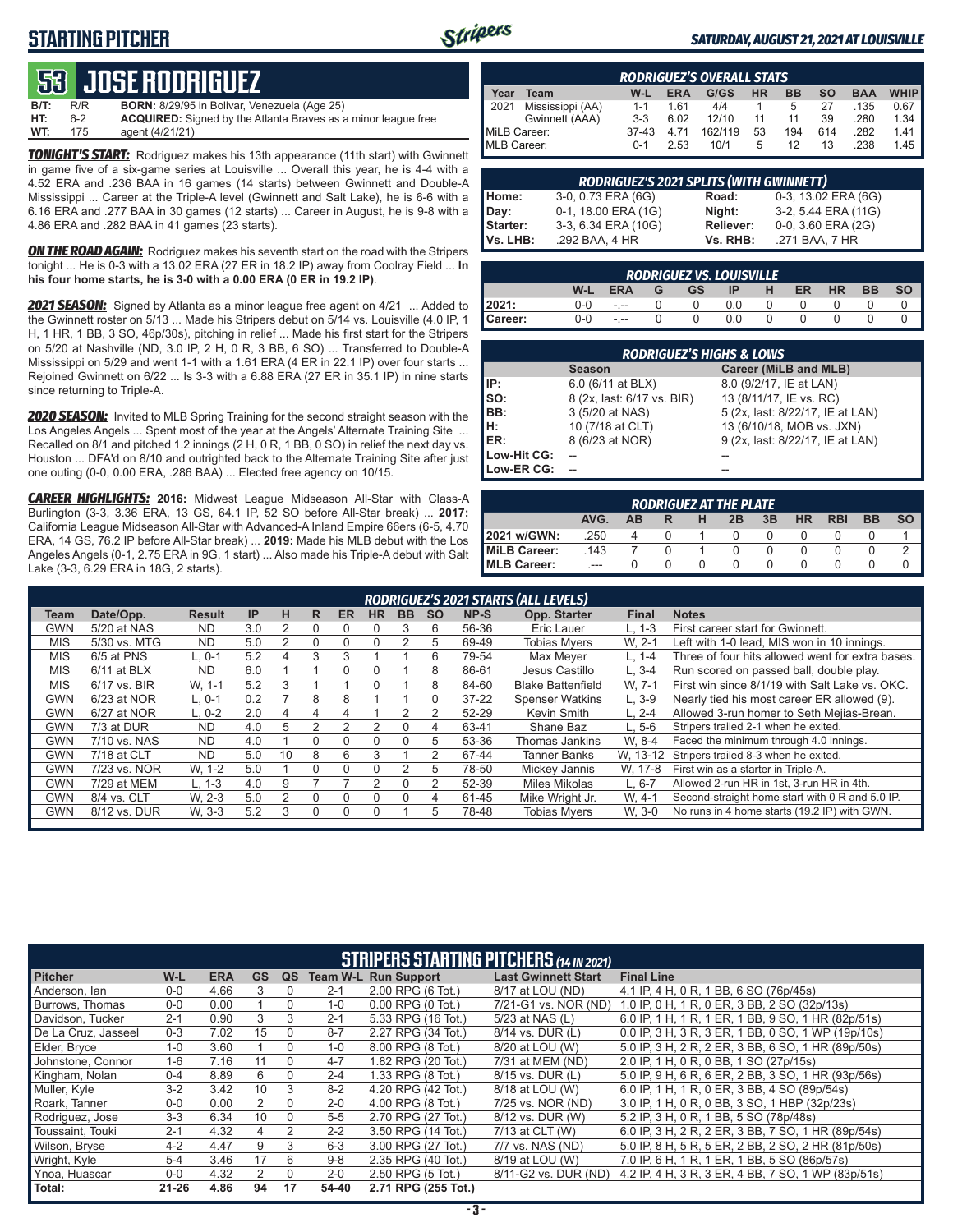#### **BULLPEN**



#### *SATURDAY, AUGUST 21, 2021 AT LOUISVILLE*

|                                                                                  | <b>STRIPERS PITCHING BREAKDOWN</b> |            |                |     |           |           |           |           |            |
|----------------------------------------------------------------------------------|------------------------------------|------------|----------------|-----|-----------|-----------|-----------|-----------|------------|
|                                                                                  | $W-L$                              | <b>ERA</b> | IP             | R   | <b>ER</b> | <b>HR</b> | <b>BB</b> | <b>SO</b> | <b>BAA</b> |
| Starters:                                                                        | $21 - 26$                          | 4.86       | 401.2 231      |     | 217       | 57        | 163       | 399       | .259       |
| Relievers:                                                                       | 33-14 3.19                         |            | 412.0          | 163 | 146       | 46        | 156       | 476       | .216       |
| l Total:                                                                         | 54-40                              |            | 4.02 813.2 394 |     | 363       |           | 103 319   | 875 .238  |            |
| <b>Saves/Opp:</b> 22/35 (62.9%) <b>Holds:</b> 43 <b>IR/Scored:</b> 71/24 (33.8%) |                                    |            |                |     |           |           |           |           |            |

| <b>PITCHING BY MONTH</b> |           |            |       |     |     |           |           |           |            |
|--------------------------|-----------|------------|-------|-----|-----|-----------|-----------|-----------|------------|
|                          | W-L       | <b>ERA</b> | IP    | R   | ER  | <b>HR</b> | <b>BB</b> | <b>SO</b> | <b>BAA</b> |
| May:                     | $14 - 10$ | 3.50       | 211.0 | 90  | 82  | 28        | 65        | 240       | .222 I     |
| June:                    | $9 - 16$  | 4.55       | 213.2 | 115 | 108 | 26        | 94        | 223       | .263       |
| July:                    | $17 - 11$ | 4.50       | 242.0 | 131 | 121 | 37        | 100       | 261       | .240 I     |
| August:                  | $14-3$    | 3.18       | 147.0 | 58  | 52  | 12        | 60        | 151       | .221 I     |
| September:               |           |            |       |     |     |           |           |           |            |

|                     | RELIEF SUMMARY (CURRENT STRIPERS ONLY, GWINNETT STATS ONLY) |            |    |           |            |        |              |                    |                                                    |                         |  |
|---------------------|-------------------------------------------------------------|------------|----|-----------|------------|--------|--------------|--------------------|----------------------------------------------------|-------------------------|--|
| <b>Pitcher</b>      | W-L                                                         | <b>ERA</b> | G  | <b>GF</b> | <b>HLD</b> | SV/OPP | <b>IR/RS</b> | <b>Last Outing</b> | <b>Last Final Line</b>                             | <b>Scoreless Streak</b> |  |
| Arano, Victor       | 1-1                                                         | 3.08       | 25 | 8         |            | 2/4    | 3/0          | 8/20 at LOU        | 1.0 IP. 2 H. 0 R. 1 BB. 1 SO (23p/15s)             | 2G (2.0 IP)             |  |
| Biddle, Jesse (L)   | $0 - 1$                                                     | .61        | 22 |           | 5          | 0/1    | 9/3          | 8/18 at LOU        | Hold, 1.0 IP, 0 H, 0 R, 0 BB, 3 SO (15p/10s)       | 7G (7.2 IP)             |  |
| Bradford, Chasen    | $4 - 0$                                                     | 4.24       | 28 | 3         | 6          | 0/1    | 2/2          | 8/20 at LOU        | 1.0 IP, 1 H, 0 R, 0 BB, 0 SO (6p/5s)               | 1G (1.0 IP)             |  |
| Burrows, Thomas (L) | $3-0$                                                       | 2.36       | 25 |           | 3          | 0/0    | 18/6         | 8/17 at LOU        | Win, 1.2 IP, 1 H, 0 R, 1 BB, 1 SO (32p/19s)        | 6G (8.0 IP)             |  |
| De La Cruz, Jasseel | $1 - 0$                                                     | l.93       |    |           |            | 0/0    | 0/0          | 7/10 vs. NAS       | 3.0 IP, 0 H, 0 R, 3 BB, 3 SO (49p/28s)             | 2G (4.0 IP)             |  |
| Flaa, Jay           | $1 - 1$                                                     | 5.48       |    | b         |            | 1/1    | 2/0          | 8/17 at LOU        | 1.0 IP, 1 H, 2 R, 2 ER, 1 BB, 1 SO, 1 HR (21p/13s) | $-1G$                   |  |
| Johnstone, Connor   | $2 - 0$                                                     | 2.49       | 14 |           |            | 0/0    | 9/5          | 8/20 at LOU        | 1.0 IP. 3 H. 2 R. 2 ER. 0 BB. 0 SO. 1 HR (21p/15s) | $-2G$                   |  |
| Kelley, Trevor      | $2 - 2$                                                     | 1.57       | 26 | 8         | 6          | 0/2    | 7/2          | 8/18 at LOU        | Hold, 1.0 IP, 0 H, 0 R, 0 BB, 1 SO (13p/9s)        | 6G (5.0 IP)             |  |
| Lee, Dylan (L)      | $3 - 1$                                                     | 72         |    |           | 6          | 1/2    | 6/0          | 8/18 at LOU        | Save, 1.0 IP, 0 H, 0 R, 0 BB, 1 SO (9p/8s)         | 6G (7.1 IP)             |  |
| Lopez, Yoan         | $3-2$                                                       | 3.18       | 22 | 6         | 3          | 1/2    | 4/2          | 8/17 at LOU        | Hold, 1.0 IP, 0 H, 0 R, 0 BB, 2 SO (13p/8s)        | 1G (1.0 IP)             |  |
| Newcomb, Sean (L)   | $2 - 0$                                                     | 2.25       | 11 | 9         |            | 3/3    | 0/0          | 8/17 at LOU        | Save, 1.0 IP, 0 H, 0 R, 0 BB, 2 SO (17p/11s)       | 4G (5.0 IP)             |  |
| Roark, Tanner       | $4 - 1$                                                     | 2.88       | 18 |           | 2          | 1/2    | 0/0          | 8/19 at LOU        | 2.0 IP, 0 H, 0 R, 0 BB, 1 SO (20p/13s)             | 4G (6.2 IP)             |  |
| Rodriguez, Jose     | $0 - 0$                                                     | 3.60       |    |           |            | 0/0    | 0/0          | 5/26 vs. MEM       | 1.0 IP, 2 H, 1 R, 1 ER, 0 BB, 1 SO, 1 HR (13p/10s) | $-2G$                   |  |
| Webb, Jacob         | $1 - 1$                                                     | 2.53       | 21 |           |            | 5/5    | 0/0          | 8/20 at LOU        | 1.0 IP, 1 H, 1 R, 1 ER, 0 BB, 1 SO, 1 HR (13p/10s) | $-1G$                   |  |

|                         |         | SCORELESS INNINGS STREAKS (15-PLUS INNINGS) |                  |
|-------------------------|---------|---------------------------------------------|------------------|
|                         | Length  | <b>Dates</b>                                | <b>Stats</b>     |
| Pitcher<br>Bradford, C. | 16.0 IP | 5/7-6/13 (10G)                              | 6 H, 3 BB, 12 SO |

### **54 VICTOR ARANO** *- RHP - 26 YRS - COSAMALOAPAN, MEXICO*

- **• 2021 with GWN: Is 1-0 with 0.93 ERA (1 ER in 9.2 IP), 1 SV, and .182 BAA (6 H, 4 BB, 15 SO) in 9G since 7/15** ... **5/14 vs. LOU:** Earned GWN's first save of 2021 (1.0 IP, 1 H) ... **8/1 at MEM:** Earned first win (2.0 IP, 2 H, 0 R, 1 SO in 4-2 win).
- **• 2021 with ATL:** Recalled on 5/8, but did not pitch ... Optioned on 5/10 ... DFA'd and outrighted to Gwinnett on 6/6.
- **• 2020:** Was a member of Philadelphia's 60-man player pool, but spent the entire year at the Alternate Site in Lehigh Valley ... DFA'd by the Phillies on 1/18.
- **• 2019:** Limited to just 6G with Triple-A Lehigh Valley (2-0, 0.00 ERA in 3G) and Philadelphia (1-0, 3.86 ERA in 3G) ... Was on injured list from 4/20-end of season (right elbow inflammation).
- **• Acquired:** Claimed off waivers from Philadelphia (1/22/21) ... Originally signed by the Los Angeles Dodgers as a non-drafted free agent (4/4/13).
- **• MLB Career:** 3-2, 2.65 ERA, .224 BAA, 3 SV in 73G with Philadelphia (2017-19).

#### **48 JESSE BIDDLE** *- LHP - 29 YRS - PHILADELPHIA, PA*

- **• 2021 with GWN: Is 0-0 with a 0.64 ERA (1 ER in 14.0 IP) and .231 BAA (12 H, 9 BB, 29 SO) in 14G since 6/23**.
- **• 2021 with ATL:** Had his contract selected on 4/17, pitched in 8G with the Braves (0-0, 8.44 ERA, 10 ER in 10.2 IP) ... DFA'd on 5/17, outrighted to Gwinnett on 5/19.
- **• Spring Training:** 0-0, 3.00 ERA, .257 BAA, 2 SV in 9G with Cincinnati ... Released on 3/26 after re-signing as MiLB FA on 12/11/20.
- **• 2020:** Opened the year at Cincinnati's Alternate Training Site ... Contract selected on 8/25 (0-0, 0.00 ERA, 0 ER in 0.2 IP in 1G) ... Placed on 10-day injured list on 8/29 (left shoulder impingement) and missed the remainder of the year.
- **• Acquired:** MiLB FA (4/2/21) ... Originally Philadelphia's 1st-round pick (27th overall) in 2010 out of Germantown Friends High School (Philadelphia, PA).
- **• MLB Career:** 6-2, 5.07 ERA, .261 BAA, 1 SV in 99G with ATL (2018-19, 2021), SEA (2019), TEX (2019), CIN (2020).

### **28 CHASEN BRADFORD** *- RHP - 32 YRS - LAS VEGAS, NV*

- **• 2021 with GWN: All 4 of his wins (4-0) have been 2.0-IP outings:** 5/15 vs. LOU (1 H, 0 R, 2 SO), 6/16 vs. NAS (3 H, 1 ER, 3 SO), 6/24 at NOR (0 H, 0 R, 1 BB, 3 SO), and 7/31 at MEM (2.0 IP, 1 H, 1 ER, 1 SO) ... **5/7-6/13:** Posted team-best 16.0-IP scoreless streak over 10G (6 H, 3 BB, 12 SO).
- **• 2020:** Re-signed by Seattle to an MiLB deal on 1/15, but was not included on the Mariners' 60-man player pool ... Did not play.
- **• 2019:** Split time between Seattle (0-0, 4.86 ERA, 1 SV in 12G) and Triple-A Tacoma (0-0, 6.75 ERA, 1 SV in 5G).
- **• Acquired:** MiLB FA (3/15/21) ... Originally the New York Mets' 35th round pick in 2011 out of the University of Central Florida.
- **• MLB Career:** 7-0, 3.89 ERA, .253 BAA, 1 SV in 86G with NYM, SEA (2017-19).

*PITCHER AWARDS & HONORS*

#### **49 THOMAS BURROWS** *- LHP - 26 YRS - FLORENCE, AL*

**Pitcher Award/Date Stats** Wilson, B. AAA East Pitcher of Week (6/28-7/4) 0-0, 7.0 IP, 0 ER, 7 SO

- **• 2021 with GWN: Is 2-0 with 0.84 ERA (2 ER in 21.1 IP) and .139 BAA (10 H, 15 BB, 31 SO) in 16G (1 start) since 6/20** ... **6/20-7/2:** Struck out 12 over 7.0 scoreless IP (3 H, 1 BB) in 5G ... **7/15 at CLT:** Improved to 2-0 (1.0 IP, 0 H, 0 R, 0 BB, 1 SO) in 11-10 win ... **7/21-G2 vs. NOR:** Made the first start of his pro career (ND, 1.0 IP, 0 H, 1 R, 0 ER, 3 BB, 2 SO) ... **8/17 at LOU:** Improved to 3-0 (1.2 IP, 1 H, 0 R, 1 BB, 1 SO) in 4-2 win.
- **• 2020:** Was an NRI to Spring Training, but not included on 60-man player pool.
- **• 2019:** Went 2-4 with a 4.42 ERA, .221 BAA, and 7 saves (7-for-9) in 43G between Double-A Mississippi and Gwinnett ... Stranded 16 of 17 inherited runners with the Stripers (94.1%) ... Won Atlanta's Bill Lucas Award for community service.
- **• Acquired:** Via trade with Seattle (1/11/17) ... Originally the Mariners' 4th-round pick in 2016 out of the University of Alabama.

#### **45 JAY FLAA** *- RHP - 29 YRS - BISMARCK, ND*

- **• 2021 with GWN: 5/13-6/24:** Did not allow an ER over his first 10G (1 R in 11.0 IP, 7 H, 9 BB, 15 SO, .171 BAA) ... **7/18 at CLT:** Earned his first save with GWN, tossing 1.0 IP (1 H, 1 ER, 0 BB, 2 SO) in a come-from-behind 13-12 victory ... **8/3 vs. CLT:** Earned first win with GWN (1.0 IP, 1 H, 0 R, 1 BB, 1 SO in 4-2 win).
- **• 2021 with ATL:** From 5/23-5/30, went 0-0 with a 27.00 ERA (4 ER in 1.1 IP) in 1G . Outrighted to Gwinnett on 7/13.
- **• 2021 with BAL:** Selected by Baltimore on 4/26 and made his MLB debut on 4/27 vs. the NY Yankees (1.1 IP, 2 BB, 1 SO, struck out Aaron Judge) ... Optioned on 4/28, appeared in 1G with Triple-A Norfolk (0-0, 16.20) ... DFA'd on 5/8.
- **• Spring Training:** 0-0, 3.38 ERA, .200 BAA, 0 SV in 3G with Baltimore.
- **• 2020:** Was not on Baltimore's 60-man player pool, did not play.
- **• 2019:** Went 2-5 with a 4.69 ERA, .256 BAA, and 5 SV in 40G (3 starts) between Double-A Bowie and Norfolk (2-3, 5.24 ERA, 4 SV in 29G during Triple-A debut).
- **• Acquired:** Claimed off waivers from Baltimore (5/11/21) ... Originally the Orioles' 6th-round pick in 2015 out of North Dakota State University (Fargo, ND).
- **• MLB Career:** 0-0, 13.50 ERA, .300 BAA in 2G with Baltimore, Atlanta (2021).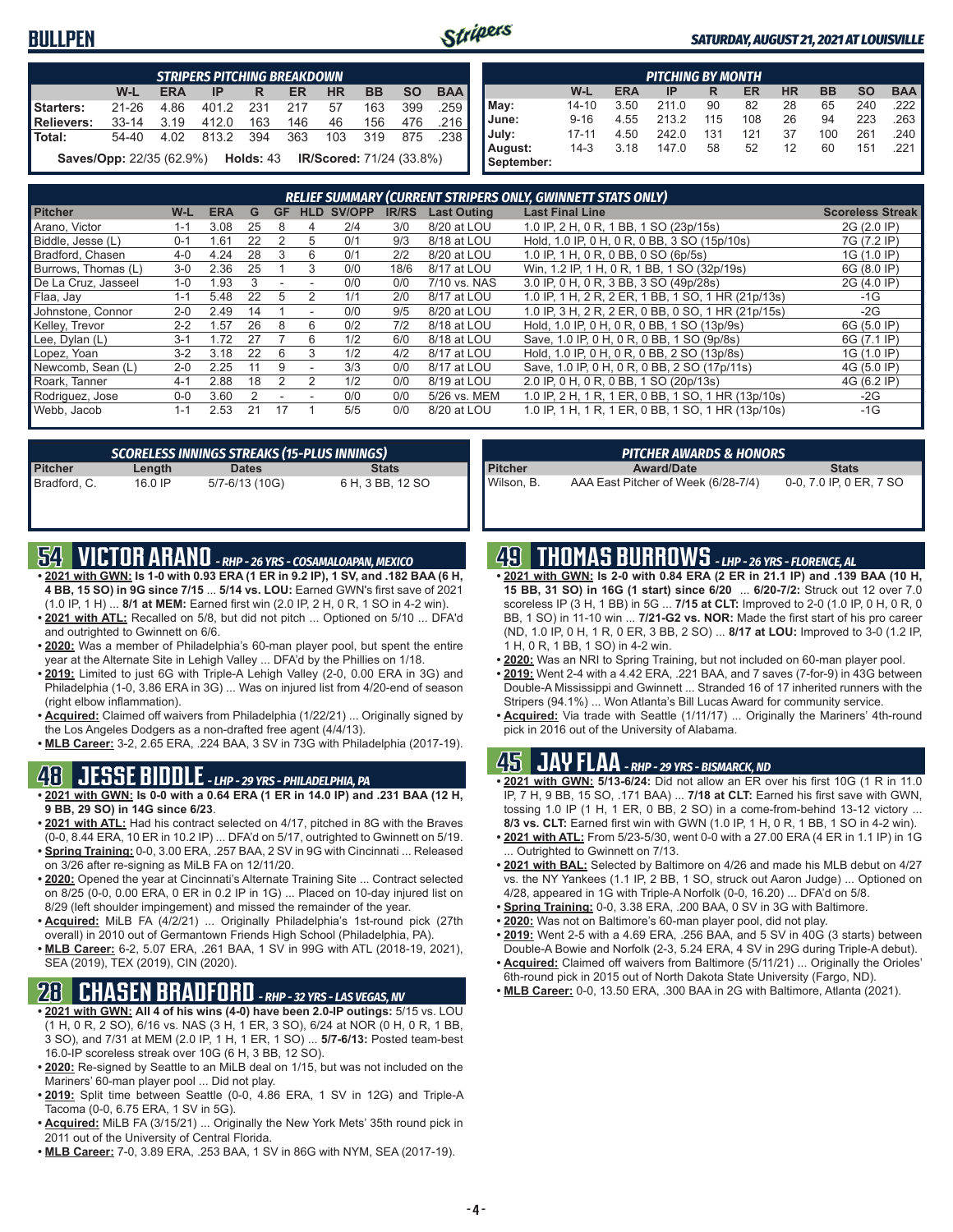### **51 CONNOR JOHNSTONE** *- RHP - 26 YRS - SAN DIEGO, CA*

- **• 2021 with GWN: Is 2-0 with 2.49 ERA and .171 BAA in 14G in relief** (1-6, 7.16 ERA, .313 BAA in 11 starts) ... **5/4-5/8:** Threw 8.0 scoreless IP over his first 2 outings, including a 5.0-inning spot start (win, 1 H, 0 BB, 5 SO) on 5/8 at CLT ... **7/15-8/5:** Went 2-0 with 1.59 ERA (2 ER in 11.1 IP) and .158 BAA in 8G (1GS).
- **• Spring Training:** 0-1, 4.76 ERA, .273 BAA, 1 SV in 6G with Atlanta (NRI).
- **• 2020:** Was an NRI to Braves Spring Training, but not on 60-man player pool. **• 2019:** With Double-A Mississippi and Gwinnett, went 7-4 with a 4.24 ERA, .296
- BAA, and 1 SV in 35G (7 starts) ... His 7 wins ranked T-8th in the Braves org. **• Acquired:** Braves 21st-round pick in 2017 out of Wake Forest University.
- **• Local Product:** Played baseball at Roswell High School (Roswell, GA).

# **43 TREVOR KELLEY** *- RHP - 27 YRS - PROVIDENCE, RI*

- **• 2021 with GWN: Is 2-0 with 0.00 ERA (1 R, 0 ER in 12.0 IP) and .125 BAA (5 H, 5 BB, 18 SO) over 12G since 7/11** ... **5/12-6/27:** Allowed runs in just 2 of 13G for a 1.72 ERA (3 ER in 15.2 IP, 13 H, 6 BB, 15 SO, .241 BAA).
- **• Spring Training:** Did not pitch in Chicago Cubs' MLB camp ... Released on 4/23. **• 2020:** Pitched in 4G with Philadelphia, going 0-0 with a 10.80 ERA ... Outrighted on 8/14 and spent the rest of the season at the Phillies Alternate Site.
- **• 2019:** In 52G with Triple-A Pawtucket, went 5-5 with a 1.79 ERA, .216 BAA, and 12 SV ... Was an International League Midseason and Postseason All-Star and a *Baseball America* Triple-A All-Star ... Led IL in appearances and was T-1st in saves ... Made MLB debut on 7/2 at Toronto and logged 10G with Boston (0-3, 8.64 ERA).
- **• Acquired:** MiLB FA (4/28/21) ... Originally Boston's 36th-round pick in 2015 out of the University of North Carolina at Chapel Hill.
- **• MLB Career:** 0-3, 9.26 ERA, .347 BAA, 0 SV in 14G with BOS (2019), PHI (2020).

### **58 DYLAN LEE** *- LHP - 27 YRS - DINUBA, CA*

- **• 2021 with GWN: Is 1-1 with 0.00 ERA (1 R, 0 ER in 11.2 IP), 1 SV, and .128 BAA (5 H, 2 BB, 12 SO) in 10G since 7/18** ... **5/4 at CLT:** Earned the win in his Stripers' debut (2.0 IP, 1 H, 1 R, 0 ER, 0 BB, 3 SO in 10-9 win in 12 innings) ... **6/11 at MEM:** Recorded his first pro hit, a double (1-for-2, R) ... **5/26-7/9:** Had a 1.65 ERA (3 ER in 16.1 IP, 9 H, 2 BB, 12 SO) and .161 BAA over 12G ... **8/18 at LOU:** Earned his first save with the Stripers (1.0 IP, 0 H, 0 R, 0 BB, 1 SO in 4-1 win).
- **• Spring Training:** 0-0, 0.00 ERA, 0 SV in 2G with Miami ... Released on 3/29.
- **• 2020:** Was a non-roster invite to Marlins Spring Training, but was not on Miami's 60-man player pool ... Did not play.
- **• 2019:** Logged 45G between Double-A Jacksonville (0-3, 1.91 ERA, .176 BAA, 13 SV in 32G) and Triple-A New Orleans (1-3, 4.71 ERA, .329 BAA, 0 SV in 13G).
- **• Acquired:** MiLB FA (4/15/21) ... Originally Miami's 10th-round pick in 2016 out of Cal State Fresno.

### **55 YOAN LOPEZ** *- RHP - 28 YRS - NUEVA GERONA, CUBA*

- **• 2021 with GWN: Is 1-0 with 0.90 ERA (1 ER in 10.0 IP) and .176 BAA (6 H, 4 BB, 12 SO) in 9G since 7/18** ... Has a pair of wins in extra innings, 6/9-G2 at MEM (1.0 IP, 1 H, 0 R in 3-1 win in 8 innings) and 6/18 vs. NAS (1.0 IP, 2 H, 1 R, 0 ER, 1 SO in 8-7 win in 10 innings) ... **8/11-G2 vs. DUR:** Tallied his first save with the Stripers (1.0 IP, H, 0 R, 3 BB, 2 SO), leaving bases loaded in 5-3 win.
- **• 2021 with ARI:** Began the season on Arizona's Opening Day roster ... In 2 stints, went 0-0 with a 6.57 ERA (9 ER in 12.1 IP) and 0 SV (0-for-3) in 13G ... DFA'd on 5/20, traded to Atlanta on 5/22 and optioned to Gwinnett.
- **• Spring Training:** 1-0, 4.91 ERA, .214 BAA, 0 SV in 8G with Arizona.
- **• 2020:** In 20G with Arizona, went 0-1 with a 5.95 ERA, .269 BAA, and 2 holds.
- **• 2019:** Set MLB career highs in G (70) and holds (21), going 2-7 with a 3.41 ERA, .232 BAA, and 1 SV (1-for-4) with the D-backs.
- **• Acquired:** Via trade with Arizona in exchange for CF Deivi Estrada (5/22/21) ... Originally signed by the D-backs as a NDFA out of Cuba (1/16/15).
- **• MLB Career:** 2-8, 4.25 ERA, .252 BAA, 1 SV in 113G with Arizona (2018-21).

#### **34 SEAN NEWCOMB** *- LHP - 28 YRS - BROCKTON, MA*

- **• 2021 with GWN: Is 3-for-3 in saves, posting 0.00 ERA (0 R in 3.0 IP, 1 H, 1 HB, 0 BB, 5 SO) in those outings** ... **5/6-7/3:** Struck out 8 over 3.0 scoreless IP (1 H, 1 BB) in 3G ... **7/16 at CLT:** Struck out the side in 9th for his first career save with GWN (1.0 IP, 0 H, 0 R, 1 HB) ... **8/6 vs. CLT:** Struck out 4 over 2.0 IP (2 H, 0 R) in 10th and 11th for the win in 4-3 victory ... **8/12 vs. DUR:** Finished off 6-hit shutout with 2nd save (1.0 IP, 1 H, 0 R).
- **• Gwinnett Career:** 7-4, 2.69 ERA, 3 SV, .206 BAA in 26G (14GS) since 2017.
- **• 2021 with ATL:** In 26G in relief, is 2-0 with a 5.68 ERA, .250 BAA, and 1 SV ... Has been optioned to Gwinnett 3 times (5/5, 6/30, 7/31).
- **• 2020:** Made just 4 starts with the Braves (0-2, 11.20 ERA) ... Spent most of the year at the Alternate Training Site at Coolray Field.
- **• Acquired:** Via trade with the Los Angeles Angels in exchange for SS Andrelton Simmons (11/12/15) ... Originally the Angels' 1st-round pick (15th overall) in 2014 out of the University of Hartford (West Hartford, CT).
- **• MLB Career:** 24-23, 4.27 ERA, .243 BAA, 2 SV in 135G (57GS) with Atlanta (2017-21) ... In 6G during the 2018-19 Postseasons, went 1-0 with a 1.08 ERA.

# **57 TANNER ROARK** *- RHP - 34 YRS - WILMINGTON, IL*

- **• 2021 with GWN: In 11G (2 starts) since 7/4, is 3-0 with 1.31 ERA (3 ER in 20.2 IP), 1 SV, and .147 BAA (10 H, 6 BB, 20 SO)** ... **6/4-6/20:** Pitched 11.0 scoreless innings over 5G (8 H, 4 BB, 11 SO, .205 BAA) ... **7/13 at CLT:** Notched his first save since 2015 with WAS (2.0 IP, 3 H, 1 ER, 0 BB, 2 SO in 5-3 win).
- **• 2021 with ATL:** Contract selected on 6/24, but did not pitch before being optioned back to Gwinnett on 6/27.
- **• 2021 with TOR:** Was on Toronto's Opening Day roster, went 0-1 with a 6.43 ERA in 3G (1 start) ... Released by the Blue Jays on 5/3.
- **• Spring Training:** 2-1, 8.44 ERA, .295 BAA in 4 starts with Toronto.
- **• 2020:** Made 11 starts with the Blue Jays, going 2-3 with a 6.80 ERA and .309 BAA.
- **• 2019:** Went 10-10 with a 4.35 ERA and .275 BAA in 31 starts with CIN and OAK.
- **• Acquired:** MiLB FA (5/10/21) ... Originally Texas's 25th-round pick in 2008 out of the University of Illinois at Urbana-Champaign.
- **• MLB Career:** 76-68, 3.85 ERA, .254 BAA, 1 SV in 227G (184 starts) with WSH, CIN, OAK, TOR (2013-21) ... Pitched in 2014 and 2016 Postseasons with Nationals (0-1, 3.86 ERA in 3G, 1 start).

# **71 JACOB WEBB** *- RHP - 28 YRS - RIVERSIDE, CA*

**• 2021 with GWN:** I**s 5-for-5 in saves, posting 3.60 ERA (2 ER in 5.0 IP, 4 H, 1 BB, 7 SO, 1 HB) in those outings** ... **5/26-6/9:** Struck out 5 over 5.0 IP (0 R, 2 H, 0 BB) in 5G ... **7/17-8/8:** Pitched 8.0 scoreless innings over 8G, going 1-0 with a .103 BAA (3 H, 2 BB, 11 SO) and 2 saves (2-for-2).

- **• 2021 with ATL:** Recalled 5 times (4/7, 4/10, 6/5, 6/17, 8/13) ... In 20G with the Braves, is 1-2 with a 4.29 ERA (10 ER in 21.0 IP) and a .299 BAA.
- **• Spring Training:** 1-0, 2.57 ERA, .222 BAA, 2 HLD in 7G with Atlanta ... Optioned to the Alternate Training Site in Gwinnett on 3/25.
- **• 2020:** Assigned to the Alternate Training Site on 7/19, but missed over a month with a right shoulder strain (placed on 60-day injured list on 7/20) ... Activated on 9/8 and went 0-0 with a 0.00 ERA (0 ER in 10.0 IP) and .200 BAA in 8G ... Made his MLB Postseason debut, going 0-0 with a 9.00 ERA (3 ER in 3.0 IP) in 3G.
- **• 2019:** Made his MLB debut with Atlanta, going 4-0 with a 1.39 ERA (5 ER in 32.1 IP), .205 BAA, 9 holds, and 2 saves (2-for-4) in 36G ... Also logged 10G with Gwinnett (0-1, 6.97 ERA, .225 BAA, 1 SV).
- **• Acquired:** Braves' 18th-round pick in 2014 out of Tabor College (Hillsboro, KS).
- **• MLB Career:** 5-2, 2.13 ERA, .238 BAA, 2 SV in 64G with Atlanta (2019-21).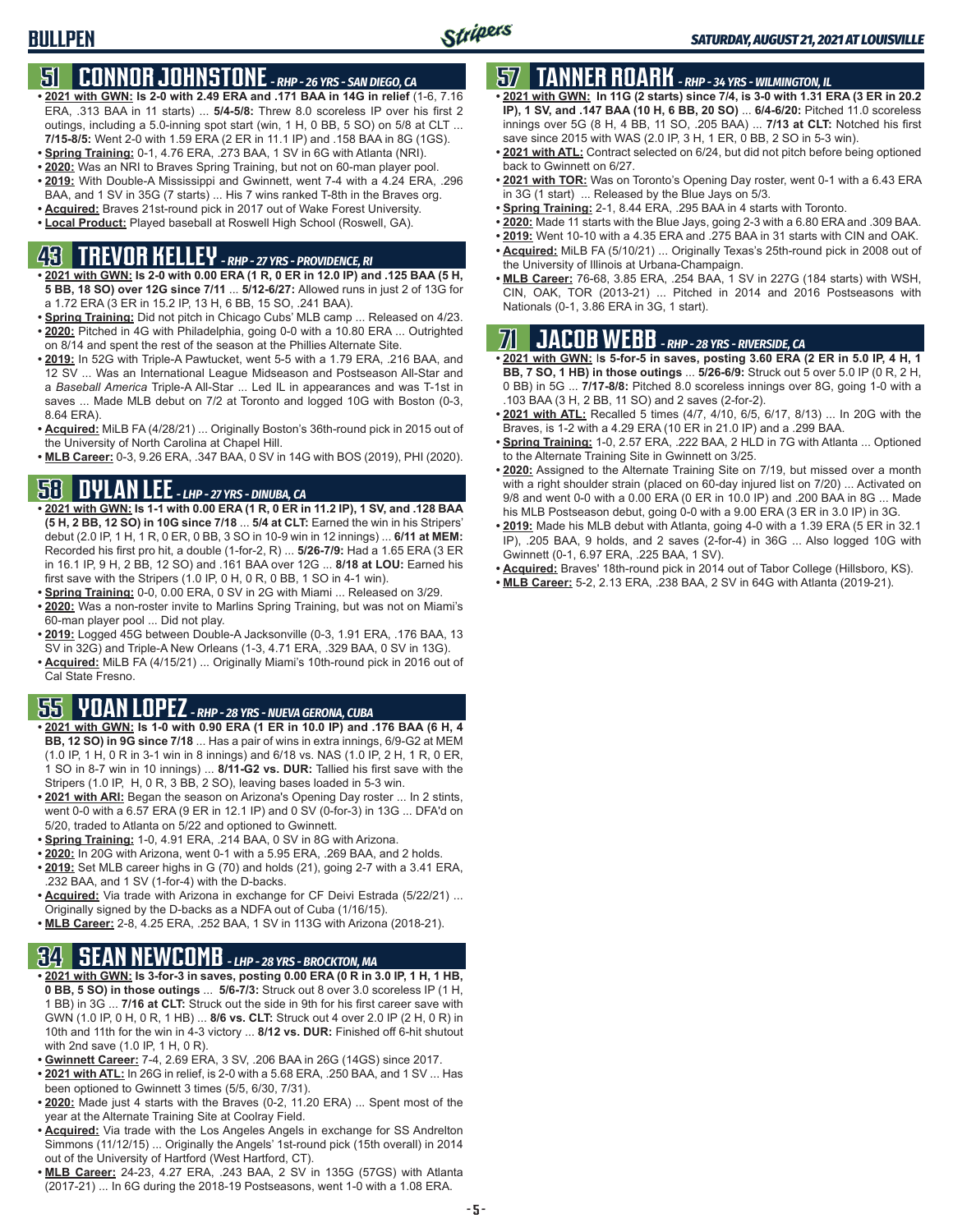| <b>OFFENSE</b> |                                                                      |                                                      | Stripers<br>SATURDAY, AUGUST 21, 2021 AT LOUISVILLE |                               |  |  |  |  |  |  |  |                               |            |
|----------------|----------------------------------------------------------------------|------------------------------------------------------|-----------------------------------------------------|-------------------------------|--|--|--|--|--|--|--|-------------------------------|------------|
| TOTAL:         | 250, 129 HR, .767 OPS RISP:                                          | 266, 38 HR, 819 OPS RUNS/INNING: 1 2 3 4 5 6 7 8 9 X |                                                     |                               |  |  |  |  |  |  |  |                               | <b>TOT</b> |
|                | <b>Vs. LHP:</b> 249, 48 HR, .781 OPS RISP/20:                        | 259, 18 HR, 806 OPS Stripers:                        |                                                     | 71 50 48 49 58 51 61 54 39 13 |  |  |  |  |  |  |  |                               | 494        |
|                | Vs. RHP: 251, 81 HR, 760 OPS LOADED: 326, 8 HR, 1.037 OPS Opponents: |                                                      |                                                     |                               |  |  |  |  |  |  |  | 64 47 50 49 37 47 38 27 21 14 | 394 I      |

|            | <b>HOME RUNS</b><br><b>MULTI-GAMES</b> |                |                |                          |                |                          |                |                                                                      |                                                 |                |                          |                |
|------------|----------------------------------------|----------------|----------------|--------------------------|----------------|--------------------------|----------------|----------------------------------------------------------------------|-------------------------------------------------|----------------|--------------------------|----------------|
| Player     | 1R                                     | 2R             | 3R             | <b>GS</b>                | Tot.           |                          |                | Off LH Off RH Team W-L                                               | Last HR with Gwinnett (Regular Season)          | <b>Hit</b>     | <b>RBI</b>               | <b>HR</b>      |
| Almonte    | 2                                      |                |                | $\overline{ }$           | 3              |                          | 2              | $3-0$                                                                | 5/30/21 vs. MEM, 1R (RH Connor Jones)           | 8              | 5                        |                |
| Arcia      | 12                                     | 5              | ÷.             | $\sim$                   | 17             |                          | 10             | $10 - 4$                                                             | 8/17/21 at LOU, 1R (RH Hunter Greene)           | 20             | 10                       | 2              |
| Brugman    |                                        |                |                |                          |                |                          |                | $0 - 0$                                                              |                                                 |                | ۰                        |                |
| Camargo    | 5                                      | 6              | 2              |                          | 13             | 5                        | 8              | $9 - 3$                                                              | 8/20/21 at LOU, 2R (RH Riley O'Brien)           | 22             | 12                       | 1              |
| Casteel    |                                        | 3              |                |                          | 4              | $\overline{2}$           | $\overline{2}$ | $3 - 1$                                                              | 8/8/21-G2 vs. CLT, 2R (RH Jimmy Lambert)        | 6              | 6                        |                |
| Contreras  | 4                                      | 3              |                |                          | 8              |                          | 7              | $7 - 1$                                                              | 7/29/21 at MEM, 2R (RH Angel Rondon)            | 8              | $\overline{7}$           |                |
| d'Arnaud   | $\overline{\phantom{a}}$               |                | ۰              | ٠                        |                |                          |                | $0 - 0$                                                              |                                                 |                | ٠                        | ٠              |
| Demeritte  | 8                                      | 3              |                | 3                        | 14             | 6                        | 8              | $12 - 2$                                                             | 8/15/21 vs. DUR, 1R (RH Shane Baz)              | 11             | 9                        |                |
| Ervin      | 3                                      | $\overline{2}$ |                | ۰                        | 6              | 4                        | $\overline{2}$ | $4 - 2$                                                              | 7/14/21 at CLT, 1R (LH Hunter Schryver)         | $\overline{7}$ | $\overline{7}$           | $\sim$         |
| Goins      | 3                                      | 2              |                |                          | 5              |                          | 4              | $4 - 1$                                                              | 8/17/21 at LOU, 1R (RH Hunter Greene)           | 13             | $\overline{7}$           | ٠              |
| Gore       |                                        |                | ۰              |                          |                |                          |                | $0 - 0$                                                              |                                                 | 3              | ۰                        |                |
| Heredia    | $\sim$                                 | ÷.             | ÷.             | $\overline{\phantom{a}}$ | ٠              | $\overline{\phantom{a}}$ | $\sim$         | $0 - 0$                                                              | ---                                             | ٠              | $\overline{\phantom{a}}$ | $\sim$         |
| Inciarte   |                                        |                |                |                          |                |                          |                | $0 - 0$                                                              |                                                 | ۰              | ٠                        |                |
| Jackson    | 4                                      | 4              |                | $\overline{2}$           | 11             | 8                        | 3              | $5-2$                                                                | 7/28/21, 1R (LH Matthew Liberatore), 2nd of Gm. | 11             | 10                       | 3              |
| Kazmar Jr. | 5                                      | $\overline{2}$ |                |                          | 8              | $\overline{2}$           | 6              | $5-3$                                                                | 8/8/21-G1 vs. CLT, 1R (RH Ryan Burr)            | 6              | 6                        |                |
| Kipnis     | 3                                      | $\overline{2}$ |                | ٠                        | 6              |                          | 6              | $5 - 1$                                                              | 8/20/21 at LOU, 1R (RH Riley O'Brien)           | 11             | $\overline{7}$           |                |
| Lucrov     |                                        | ۰              |                | ٠                        | $\overline{2}$ |                          | 2              | $1 - 1$                                                              | 6/10/21 at MEM, 3R (RH Grant Black)             | 4              | 3                        | ٠              |
| Martinez   |                                        |                |                | ÷                        |                |                          |                | $0 - 0$                                                              |                                                 | $\overline{2}$ | $\overline{4}$           |                |
| Morales    |                                        |                |                | ٠                        | $\overline{2}$ |                          |                | $2 - 0$                                                              | 8/20/21 at LOU, 1R (LH Phillip Diehl)           | $\overline{2}$ | 2                        |                |
| Pache      | $\overline{ }$                         |                |                |                          | 9              | 3                        | 6              | $6 - 2$                                                              | 8/11/21-G2 vs. DUR, 1R (RH Chris Ellis)         | 13             | $\overline{7}$           | $\overline{ }$ |
| Rosario    |                                        |                |                |                          | $\overline{2}$ |                          | $\overline{2}$ | $2 - 0$                                                              | 8/20/21 at LOU, 3R (RH Carson Fulmer)           | $\blacksquare$ | 3                        |                |
| Sanchez    | 5                                      | $\overline{2}$ |                |                          | 8              | 4                        | 4              | $5 - 2$                                                              | 8/20/21 at LOU, 1R (LH Phillip Diehl)           | 9              | 6                        | 1              |
| Snider     | $\overline{2}$                         |                | ÷.             | $\sim$                   | 3              |                          | 3              | $3-0$                                                                | 7/15/21 at CLT, 2R (RH Connor Sadzeck)          | 3              | 3                        |                |
| Unroe      | $\overline{\phantom{a}}$               |                | ۰              | $\overline{\phantom{a}}$ | ٠              |                          |                | 7/19/19 vs. ROC, 1R (RH Drew Hutchison)<br>$0 - 0$<br>$\blacksquare$ |                                                 | ٠              | ٠                        |                |
| Waters     | 4                                      | $\overline{2}$ | $\overline{2}$ |                          | 8              | 4                        | 4              | $4 - 3$                                                              | 7/24/21 vs. NOR. 1R (RH Eric Hanhold)           | 18             | $\overline{7}$           |                |
| Total:     | 69                                     | 38             | 14             | 8                        | 129            |                          |                |                                                                      |                                                 |                |                          |                |

|       |                                                           |    |    |    | <b>HOME RUN VARIANTS</b> |                                  |           |            |            |            |            |                     |                | <b>PINCH HITTERS</b>                   |                |              |                                        |             |
|-------|-----------------------------------------------------------|----|----|----|--------------------------|----------------------------------|-----------|------------|------------|------------|------------|---------------------|----------------|----------------------------------------|----------------|--------------|----------------------------------------|-------------|
|       | Back-to-Back Homers (4x):                                 |    |    |    |                          |                                  |           |            |            |            | Player     | AVG.                | AB             | н                                      | 2B             | 3B           | <b>HR</b>                              | <b>RBI</b>  |
|       | Almonte (GS) / Snider, 5/7 at CLT (1st Inning)            |    |    |    |                          |                                  |           |            |            |            | Almonte    | 1.000               |                |                                        | <sup>0</sup>   |              | 0                                      | 2           |
|       | Jackson (2R) / Contreras, 7/14 at CLT (1st Inning)        |    |    |    |                          |                                  |           |            |            |            | Arcia      | ---                 | $\Omega$       | $\Omega$                               | $\Omega$       | $\Omega$     | $\mathbf 0$                            | 0           |
|       | Pache (1R) / Arcia, 8/11-G2 vs. DUR (1st Inning)          |    |    |    |                          |                                  |           |            |            |            | Casteel    | .136                | 22             | 3                                      |                | $\Omega$     |                                        | 4           |
|       | Camargo (2R) / Kipnis, 8/20 at LOU (3rd Inning)           |    |    |    |                          |                                  |           |            |            |            | Contreras  | .500                | 2              |                                        | $\Omega$       | $\Omega$     | 0                                      | 0           |
|       |                                                           |    |    |    |                          |                                  |           |            |            |            | Demeritte  | .333                | 6              | $\overline{2}$                         |                | $\Omega$     |                                        | 1           |
|       | Back-to-Back-to-Back Homers (1x):                         |    |    |    |                          |                                  |           |            |            |            | Ervin      | .200                | 10             | $\overline{2}$                         | $\Omega$       |              |                                        | 4           |
|       | Arcia (2R) / Camargo / Demeritte, 5/8 at CLT (6th Inning) |    |    |    |                          |                                  |           |            |            |            | Goins      | .000                | 2              | $\Omega$                               | $\Omega$       | $\Omega$     | $\mathbf 0$                            | 0           |
|       |                                                           |    |    |    |                          |                                  |           |            |            |            | Gore       | .200                | 5              |                                        | $\Omega$       |              | $\mathbf 0$                            | 0           |
|       | Pinch-Hit Homers (3x):                                    |    |    |    |                          |                                  |           |            |            |            | Jackson    | .000                |                | $\Omega$                               | $\Omega$       | $\Omega$     | 0                                      | 0           |
|       | Demeritte (1R), 5/12 vs. LOU (7th Inning)                 |    |    |    |                          |                                  |           |            |            |            | Kazmar Jr. | .000                | 8              | 0                                      | $\Omega$       | $\Omega$     | $\mathbf 0$                            | 0           |
|       | Casteel (2R), 6/3 vs. JAX (7th Inning)                    |    |    |    |                          |                                  |           |            |            |            | Lee        | .000                |                | $\Omega$                               | $\Omega$       | $\Omega$     | $\Omega$                               | 0           |
|       | Ervin (2R), 7/7 vs. NAS (6th Inning)                      |    |    |    |                          |                                  |           |            |            |            | Lucrov     | .000                | 3              | $\Omega$                               | $\Omega$       |              | $\mathbf 0$                            | 0           |
|       | Leadoff (Game) Homers (4x):                               |    |    |    |                          |                                  |           |            |            |            | Morales    | .000                | $\overline{2}$ | $\Omega$                               | $\Omega$       |              | $\mathbf 0$                            | $\mathbf 0$ |
|       | Waters (2x), 5/19 at NAS, 7/22 vs. NOR                    |    |    |    |                          |                                  |           |            |            |            | Pache      | .000                |                | $\Omega$                               | $\Omega$       | $\Omega$     | $\mathbf 0$                            | 0           |
|       | Arcia (1x), 7/3 at DUR                                    |    |    |    |                          |                                  |           |            |            |            | Sanchez    | .000                | 6              | $\Omega$                               | $\Omega$       | $\Omega$     | $\mathbf 0$                            | 0           |
|       | Pache (1x), 8/8-G2 vs. CLT                                |    |    |    |                          |                                  |           |            |            |            | Snider     | .071                | 14             |                                        | $\Omega$       |              | $\mathbf 0$                            | 0           |
|       |                                                           |    |    |    |                          |                                  |           |            |            |            | Unroe      | .000                | 4              | $\Omega$                               | $\Omega$       | $\Omega$     | 0                                      | 0           |
|       | Walk-Off Homers (1x):                                     |    |    |    |                          |                                  |           |            |            |            | Totals:    | .125                | 88             | 11                                     | $\overline{2}$ | 0            | 3                                      | 11          |
|       | Arcia (Solo), 5/16 vs. LOU (9th Inning)                   |    |    |    |                          |                                  |           |            |            |            |            |                     |                |                                        |                |              |                                        |             |
|       |                                                           |    |    |    |                          |                                  |           |            |            |            |            |                     |                |                                        |                |              |                                        |             |
|       |                                                           |    |    |    |                          |                                  |           |            |            |            |            |                     |                |                                        |                |              |                                        |             |
|       |                                                           |    |    |    |                          | <b>STRIPERS BATTING BY MONTH</b> |           |            |            |            |            |                     |                | <b>HITTING STREAKS (10-PLUS GAMES)</b> |                |              |                                        |             |
|       | <b>AVG</b>                                                | G  | 2B | 3B | <b>HR</b>                | <b>RBI</b>                       | <b>SB</b> | <b>OBP</b> | <b>SLG</b> | <b>OPS</b> | Player     | <b>Length/Dates</b> |                |                                        |                | <b>Stats</b> |                                        |             |
| May:  | .254                                                      | 24 | 43 | 2  | 36                       | 138                              | 24        | .366       | .445       | .811       | Arcia      | 13G (5/4-5/18)      |                |                                        |                |              | .393 (22-56), 4 2B, 7 HR, 17 R, 12 RBI |             |
| June: | .227                                                      | 25 | 36 | 3  | 21                       | 88                               | 23        | .308       | .357       | .665       | Contreras  | 13G (7/10-7/27)     |                |                                        |                |              | .385 (20-52), 5 2B, 7 HR, 14 R, 20 RBI |             |

| August:<br>September: |                                        |                   |                                   |  |               | .242  17  18  5  25  78  8  .303  .434  .737 |
|-----------------------|----------------------------------------|-------------------|-----------------------------------|--|---------------|----------------------------------------------|
|                       |                                        |                   | <b>HITTER AWARDS &amp; HONORS</b> |  |               |                                              |
| Player                |                                        | <b>Award/Date</b> |                                   |  | <b>Stats</b>  |                                              |
| Waters                | Sirius XM All-Star Futures Game (7/11) |                   |                                   |  | Game: 1-1, BB |                                              |

**July:** .271 28 52 2 47 161 23 .352 .479 .831

|           | <b>HITTER AWARDS &amp; HONORS</b>      |                          |
|-----------|----------------------------------------|--------------------------|
| Player    | <b>Award/Date</b>                      | <b>Stats</b>             |
| Waters    | Sirius XM All-Star Futures Game (7/11) | Game: 1-1, BB            |
| Contreras | AAA East Player of Week (7/13-18)      | .462, 3 2B, 3 HR, 12 RBI |
|           |                                        |                          |
|           |                                        |                          |

| Player    | Length/Dates    | <b>Stats</b>                           |
|-----------|-----------------|----------------------------------------|
| Arcia     | 13G (5/4-5/18)  | .393 (22-56), 4 2B, 7 HR, 17 R, 12 RBI |
| Contreras | 13G (7/10-7/27) | .385 (20-52), 5 2B, 7 HR, 14 R, 20 RBI |
| Demeritte | 10G (6/2-7/21)  | .372 (16-43), 2 2B, 3 HR, 10 R, 8 RBI  |
|           |                 |                                        |
|           |                 |                                        |
|           |                 |                                        |
|           |                 |                                        |

| <b>ON-BASE STREAKS (15-PLUS GAMES)</b> |                 |                                              |  |  |  |  |  |  |  |
|----------------------------------------|-----------------|----------------------------------------------|--|--|--|--|--|--|--|
| Player                                 | Length/Dates    | <b>Stats</b>                                 |  |  |  |  |  |  |  |
| Camargo                                | 20G (7/22-8/14) | .347 (26-75), 4 2B, 2 3B, 2 HR, 14 RBI, 6 BB |  |  |  |  |  |  |  |
| Camargo                                | 18G (6/18-7/8)  | .303 (20-66), 6 2B, 2 HR, 7 RBI, 7 BB        |  |  |  |  |  |  |  |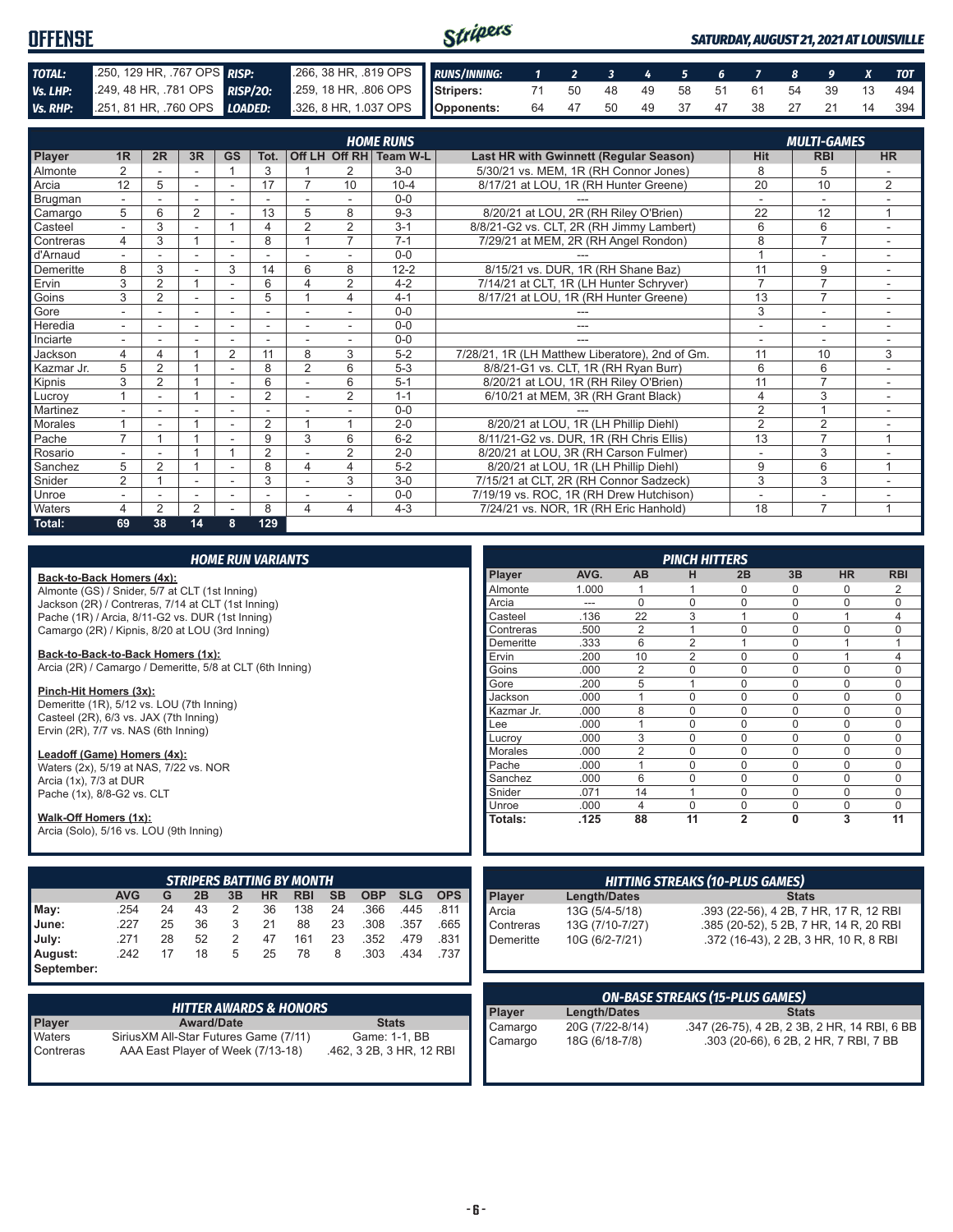### **BATTER BIOS**

### **13 ORLANDO ARCIA** *- SS - 27 YRS - ANACO, VENEZUELA*

*SEASON WITH GWN:*.290, 17 HR, 37 RBI, 5 SB, .898 OPS *HIT STREAK:* 2G (2-9) *8/20 at LOU:*1-5, 2B, R *SERIES:* .250 (4-16), 2B, HR, 2 RBI

- **• Leaderboard:** Entering 8/21, ranks among Triple-A East top 10 in AVG (9th, .290), SLG (9th, .538), OPS (9th, .898), TB (T9th, 141), HR (T-10th, 17), R (T10th, 50). **• 2021 with GWN: Has reached base safely in 60 of 67G (89.6%)** ... **5/4-5/18:**
- Hit safely in first 13G (.393, 7 HR, 17 R, 12 RBI, 2 SB, 1.301 OPS) ... **5/9 at CLT:** Tied GWN's single-game HR record (3-for-4, 3 HR, 4 R, 4 RBI) ... **5/16 vs. LOU:** Blasted walk-off solo HR (#7) in 9th ... **6/18 vs. NAS:** Went 3-for-5 with 3 XBH, including game-tying double in 10th, scored walk-off run ... **6/5-6/23:** Posted 14G on-base streak (.333, 17-for-51, 4 2B, 3 HR, 11 R, 8 RBI, 6 BB) ... **8/11 vs. DUR:** Tallied 2nd multi-HR game of the year in G2 of DH (2-for-3, 2 HR, 3 RBI).
- **• 2021 with ATL:** Recalled on 7/4 ... Hit .204 (10-for-49, 1 2B, 2 HR, 5 R, 9 RBI) in 17G ... Optioned back to Gwinnett on 7/31.
- **• 2021 with MIL:** Was on Milwaukee's Opening Day roster and batted .091 (1-for-11, 1 RBI) in 4G before being traded to Atlanta on 4/6 (sent to Alternate Site).
- **• 2020:** Spent 59 games with the Brewers, batting .260 (10 2B, 1 3B, 5 HR, 22 R, 20 RBI, 2 SB) ... Played in 2 Postseason games (.143, 1-for-7, 1 HR, 2 RBI).
- **• Acquired:** Via trade with Milwaukee in exchange for RHP Chad Sobotka and RHP Patrick Weigel (4/6/21) ... Originally signed by Milwaukee as a NDFA (10/22/10).
- **• MLB Career:** .242, 70 2B, 7 3B, 44 HR, 189 RBI, 40 SB in 559G with MIL, ATL (2016-21) ... Played in the Postseason from 2018-20 (.295, 4 HR, 6 RBI in 13G).

# **17 JOHAN CAMARGO** *- INF - 27 YRS - PANAMA CITY, PANAMA*

**SEASON WITH GWN:** .311, 13 HR, 45 RBI, 0 SB, .918 OPS

- *8/20 at LOU:* 1-5, HR, R, 2 RBI *SERIES:* .176 (3-17), 3 HR, 5 RBI
- **• Leaderboard: Entering 8/21, leads Triple-A East in batting (.311)** ... Also ranks among league's top 10 in R (T-4th, 57), H (5th, 88), OBP (5th, .388), OPS (6th, .918), TB (7th, 150), and XBH (T-10th, 33).
- **• 2021 with GWN: 5/8 at CLT:** Notched first career multi-HR game (2-for-4, 2 HR, 2 RBI) ... **6/5 vs. JAX:** Started 5-4-3 triple play, GWN's first since 5/28/19 at TOL ... **6/18-7/8:** Posted 18G on-base streak (.303, 20-for-66, 6 2B, 2 HR, 9 R, 7 RBI, 7 BB) ... **7/18 at CLT:** Hit a 2-out, 2-run HR (#8) in 9th for a 12-11 lead (GWN had trailed 11-3) ... **7/30 at MEM:** Tallied season-high 4 RBI (2-for-4, 2B, HR #9) in 8-7 win ... **7/22-8/14:** Posted team-best 20G on-base streak (.347, 26-for-75, 4 2B, 2 3B, 2 HR, 14 R, 14 RBI, 6 BB, .924 OPS).
- **• Gwinnett Career:** Has hits in 99 of 130G (76.2%) since 2017, batting .326 (164 for-503, 34 2B, 4 3B, 22 HR, 90 R, 87 RBI, 1 SB, .931 OPS).
- **• 2021 with ATL:** In 6 stints with the Braves, batting .000 (0-for-16, 1 R) in 15G.
- **• 2020:** Made Braves' Opening Day roster and batted .200 (8 2B, 4 HR, 16 R, 9 RBI) in 35G ... Added to the NLCS roster in place of injured Adam Duvall prior to Game 2 and played in 4G (.250, 2-for-8, 1 2B, 1 RBI).
- **• Acquired:** NDFA (7/2/10) out of Panama City, Panama.
- **• MLB Career:** .257, 68 2B, 4 3B, 34 HR, 144 RBI, 2 SB in 364G with Atlanta (2017- 21) ... Played in 2018 and 2020 Postseasons (.087, 1 2B, 1 RBI in 8G).

# **9 RYAN CASTEEL** *- 1B/C - 30 YRS - CHATTANOOGA, TN*

*SEASON WITH GWN:*.239, 4 HR, 19 RBI, 0 SB, .723 OPS *HIT STREAK:* 2G (2-6) *8/20 at LOU:*DNP *SERIES:* .--- (0-0)

- **• 2021 with GWN: 5/15-5/18:** Had 6 RBI in 3G span, including 5/15 vs. LOU (1 for-2, GW 3-run 2B, 3 RBI) and 5/16 vs. LOU (1-for-3, HR, 2 RBI) ... **6/2 vs. JAX:** Notched pinch-hit 2-run double ... **6/3 vs. JAX:** Hit pinch-hit 2-run HR (#2) ... **6/24 at NOR:** Crushed game-winning grand slam (#3) in 6-2 victory (1-for-4, 4 RBI), his 2nd career slam (first since 7/20/13 with Adv-A Modesto) ... **8/8-G2 vs. CLT:** Homered for the first time since 6/24 (#4), a decisive 2-run shot in 8-2 victory. **• 2020:** Was not on the Braves' 60-man player pool ... Did not play.
- **• 2019:** Played 118G with Double-A Mississippi, batting .263 (21 2B, 2 3B, 21 HR,
- 73 RBI, .811 OPS) ... Ranked 2nd in the Southern League in homers and RBI, 3rd in slugging (.477) ... Was his 2nd career 20-homer season (hit 22 in 2013).
- **• Acquired:** MiLB FA (3/14/21) ... Originally Colorado's 17th-round pick in 2010 out of Cleveland State Community College (Cleveland, TN).

# **12 TRAVIS DEMERITTE** *- OF - 26 YRS - NEW YORK, NY*

*SEASON WITH GWN:*.293, 14 HR, 38 RBI, 6 SB, 1.015 OPS *HIT STREAK:* 1G (1-4) *8/20 at LOU:*PH, 0-0, BB *SERIES:* .200 (1-5), SB

- **• 2021 with GWN: Since coming off the IL on 7/13, batting .279 (24-for-86, 2 2B, 8 HR, 19 R, 23 RBI, 5 SB, .942 OPS) in 25G** ... **5/4 at CLT:** Tallied 5 RBI (3-for-6, HR) to set GWN Opening Night record ... **6/2-7/21:** Posted 10G hitting streak (.372, 16-for-43, 2 2B, 3 HR, 10 R, 8 RBI, 1.041 OPS) ... **6/10-7/10:** Was on the Injured List ... **7/17-7/25:** Hit 3 grand slams in 7G span (7/17 at CLT, 7/23 vs. NOR, 7/25 vs. NOR), raising his career total to 6 (4 with GWN) ... **7/18 at CLT:** Notched season-high 4 hits (4-for-5, 3 R, 2 RBI, SB) ... **7/27 at MEM:** Homered for 3rd straight game, GW solo blast (#12) in 1-0 win.
- **• Gwinnett Career:** In 148G since 2019, batting .288 (145-for-503, 39 2B, 2 3B, 34 HR, 105 R, 111 RBI, 10 SB, .967 OPS) with the Stripers.
- **• 2020:** Hit .172 with 1 2B, 4 RBI in 18G with Detroit ... DFA'd on 2/5/21.
- **• 2019:** Made his Triple-A debut with Gwinnett and was an IL All-Star (.286, 20 HR, 73 RBI, .944 OPS in 96G) ... Has 1 of the 9 20-HR seasons in GWN history ... Traded to Detroit on 7/31, made his MLB debut (.225, 3 HR, 10 RBI in 48G).
- **• Acquired:** Off Waivers from Detroit (2/12/21) ... Originally Texas' 1st-round pick (30th overall) in 2013 out of Winder-Barrow High School (Winder, GA).
- **• MLB Career:** .217, 8 2B, 2 3B, 3 HR, 14 RBI, 3 SB with Detroit (2019-20).

### **18 PHILLIP ERVIN** *- OF - 29 YRS - MOBILE, AL*

*SEASON WITH GWN:*.198, 6 HR, 25 RBI, 11 SB, .633 OPS *HIT STREAK:* 1G (1-5)

- 
- *8/20 at LOU:*1-5, R *SERIES:* .200 (1-5), RBI **• 2021 with GWN: 6/2 vs. JAX:** Hit decisive 3-run HR (#1) and tallied season-high 4 RBI (1-for-4, R) ... **6/13 at MEM:** Belted game-tying 2-run HR (#2) with 2 outs in the 9th of an eventual 7-6 loss (1-for-3, 1 R, 2 RBI) ... **7/7 vs. NAS:** Clubbed game-tying 2-run pinch-hit HR (#5, 1-for-1, 2 RBI) ... **8/1 at MEM:** Lined GWRBI single with 2 outs in 9th inning in 4-2 win (1-for-2, RBI).
- **• 2020:** Between Cincinnati and Seattle, hit .149 with 3 2B, 4 RBI, 1 SB in 37G ... DFA'd by the Reds (8/28), Mariners (12/16), and Chicago Cubs (2/20/21).
- **• Acquired:** Off waivers from the Chicago Cubs (2/22/21) ... Originally Cincinnati's 1st-round pick (27th overall) in 2013 out of Samford University (Homewood, AL).
- **• MLB Career:** .247, 26 2B, 8 3B, 17 HR, 68 RBI, 15 SB in 237G with CIN, SEA (2017-20) ... Talled 7 of his 8 career triples in 2019 (ranked 7th in NL).

# **8 RYAN GOINS** *- INF - 33 YRS - TEMPLE, TX*

*SEASON WITH GWN:*.254, 5 HR, 31 RBI, 2 SB, .709 OPS *HIT STREAK:* -2G (0-7) *8/20 at LOU:*0-3, 2 BB *SERIES:* .100 (1-10), HR, RBI

- 
- **• 2021 with GWN: 5/4 at CLT:** Hit Gwinnett's first HR of the season (solo, 2-for-5, RBI) ... **5/12 vs. LOU:** Set season highs for hits (3-for-4) and RBI (3) ... **6/18-6/29:** Posted season-best 8G hitting streak (.400, 10-for-25, 1 2B, 3 R, 6 RBI) ... **7/4 at DUR:** Homered for the first time since Opening Night (2-run, #2, 1-for-4, 2 RBI) ... **8/13 vs. DUR:** Clubbed 2-run HR (#4) in 8th inning for decisive runs in 6-4 victory (2-for-4, 2 R, 2 RBI) ... **8/6-8/17:** In his first 8G since returning from the Olympics, hit .304 (7-for-23, 3 HR, 5 R, 6 RBI, .987 OPS).
- **• Tokyo Olympics:** Was on GWN's Temporary Inactive List while playing for Mexico in this year's Olympics ... Hit .250 (1-for-4, R, RBI) in 2G (MEX went 0-3).
- **• Triple-A Career:** Has played for BUF (2013-16), LHV (2018), CLT (2019), and GWN (2021) ... Was teammates with MGR Matt Tuiasosopo in 2014 with BUF.
- **• 2020:** Played in 14G with the Chicago White Sox, batting .000 (0-for-9, 4 R) ... Spent most of the year at the Alternate Training Site in Schaumburg, IL.
- **• Acquired:** MiLB FA (2/25/21) ... Originally Toronto's 4th-round pick in 2009 out of Dallas Baptist University (Dallas, TX).
- **• MLB Career:** .228, 71 2B, 12 3B, 22 HR, 158 RBI in 555G with TOR, KC, CWS (2013-20) ... Played for TOR in 2015-16 Postseasons (.146, 1 HR, 5 RBI in 14G).

# **5 TERRANCE GORE** *- OF - 30 YRS - MACON, GA*

*SEASON WITH GWN:*.282, 0 HR, 1 RBI, 14 SB, .850 OPS *HIT STREAK:* 3G (3-9) *8/20 at LOU:*DNP *SERIES:* .--- (0-0)

- **• 2021 with GWN: In 11G without a PH/PR appearance, is batting .290 (9-for-31, 3 2B, 1 3B, 8 R, 1 RBI)** ... Is 14-for-16 (87.5%) in stolen base attempts, has a pair of 2-steal games (5/18 at NAS, 6/18 vs. NAS) ... **6/9-G2 at MEM:** Stole 3rd and scored winning run in 8th inning of 3-1 victory ... **7/10 vs. NAS:** Notched seasonhigh 3 hits (3-for-3, 2B, R).
- **• 2020:** Logged 2G in his lone season with the Los Angeles Dodgers (0 PA).
- **• Acquired:** MiLB FA (2/18/21) ... Originally Kansas City's 20th-round pick in 2011 out of Gulf Coast Community College (Panama City, FL).
- **• MLB Career:** .224, 2 2B, 1 3B, 0 HR, 1 RBI, 40 SB in 102G with KC, CHC, LAD (2014-20) ... Played in the Postseason with KC (2014-15) and CHC (2018), going 0-for-2 with 3 R, 5 SB ... Won World Series with the Royals in 2015.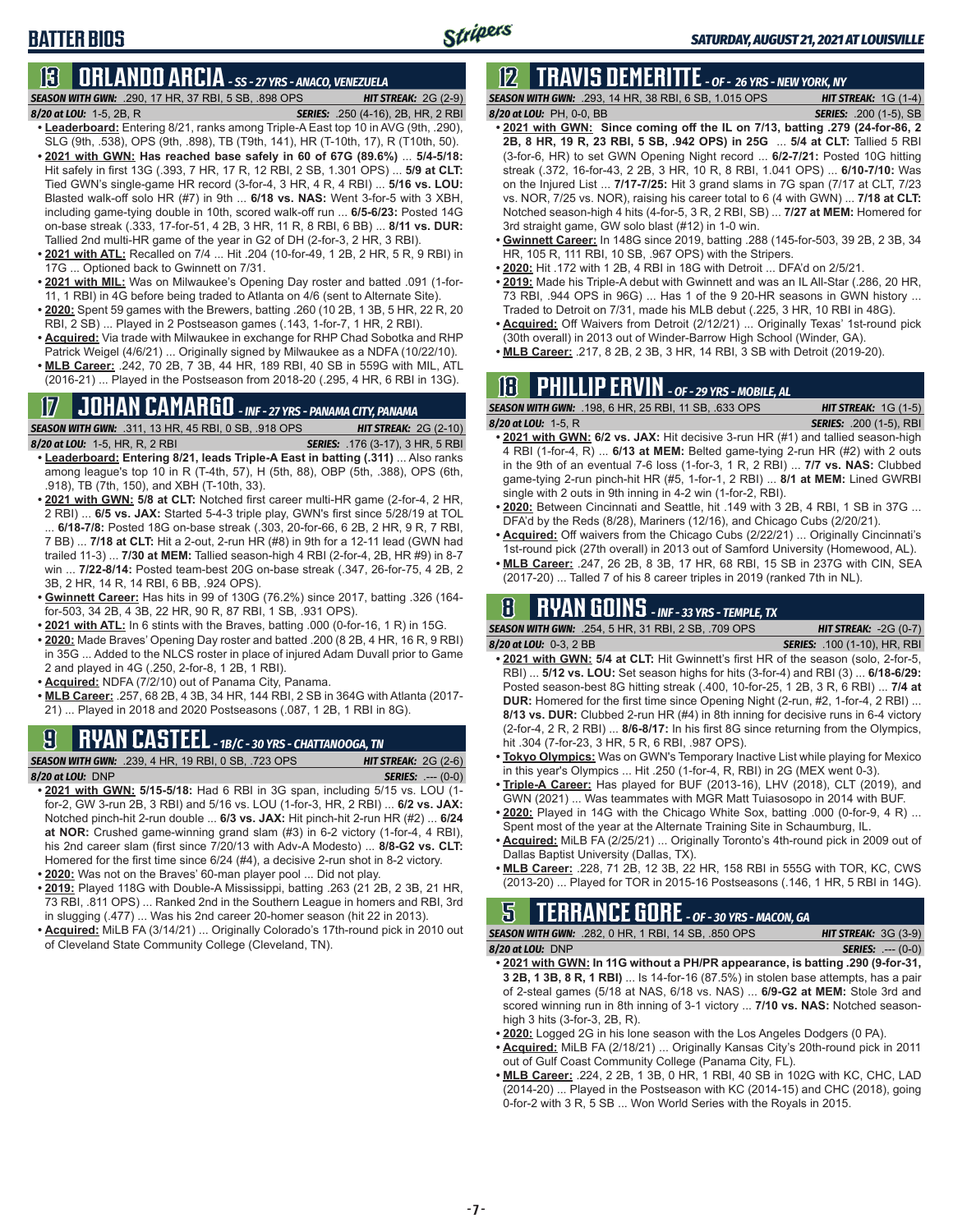### **4 SEAN KAZMAR JR.** *- INF - 37 YRS - VALDOSTA, GA*

*SEASON WITH GWN:*.214, 8 HR, 24 RBI, 3 SB, .649 OPS *HIT STREAK:* -1G (0-1) *8/20 at LOU:*PH, 0-1 *SERIES:* .200 (1-5), 2B

**BATTER BIOS**

- **• Hits Record: On 7/31 at MEM, passed Larry Whisenton (657) for the Atlanta Braves Triple-A career hits record with his 658th (single, 1-for-4)**. **• Gwinnett Career:** Batting .264 (662-for-2506, 135 2B, 12 3B, 45 HR, 302 R, 294
- RBI, 26 SB) in 730G over 8 seasons ... Leads in career G, AB, H, TB (956), 2B, R, RBI ... Ranks 2nd in career 3B (12) ... Ranks 3rd in career HR (45).
- **• 2021 with GWN: 5/25 vs. MEM:** Lined a walk-off single in the 9th for a 2-1 win, his first career walk-off RBI with GWN ... **7/8-G1 vs. NAS:** Passed Joey Terdoslavich for 3rd on GWN career HR list (#42, 1-for-3, 2 RBI) ... **7/22 vs. NOR:** Passed Damon Hollins for 2nd on ATL Triple-A hits list (#649, 2-for-3, HR, 2 RBI) ... **7/28 at MEM:** Notched his 999th and 1,000th career Triple-A hits (2-for-5, R).
- **• 2021 with ATL:** Contract selected on 4/17, has spent 2 stints with Atlanta (4/17- 4/23, 5/4-5/7), going 0-for-2 ... Pinch hit on 4/17 at the Chicago Cubs, marking his first MLB appearance in 4,589 days since 9/23/08 with San Diego ... The last player with a bigger gap between MLB appearances was Ralph Winegarner (13 years, 14 days between 6/23/36 with CLE and 7/7/49 with STL).
- **• Acquired:** MiLB FA (12/7/20) ... Originally San Diego's 5th-round pick in 2004 out of the College of Southern Nevada.
- **• MLB Career:** .195, 1 2B, 0 3B, 0 HR, 2 RBI in 22G with SD (2008), ATL (2021).

# **22 JASON KIPNIS** *- INF - 34 YRS - NORTHBROOK, IL*

*SEASON WITH GWN:*.261, 6 HR, 20 RBI, 0 SB, .814 OPS *HIT STREAK:* 1G (3-3)

- *8/20 at LOU:*3-3, HR, 2 R, RBI *SERIES:* .273 (3-11), HR, RBI **• 2021 with GWN: 5/28 vs. MEM:** Belted decisive 3-run HR (#1, 2-for-3, 3 RBI) ... **6/16 at NAS:** Hit game-winning HR (#2), a 2-run shot (2-for-4,, 2 RBI) ... **7/6-7/16:** Had 5 multi-hit efforts in 9G, batting .350 (14-for-40, 3 2B, 1 3B, 2 HR, 8 R, 10 RBI, .991 OPS) ... **7/14 at CLT:** Fell triple shy of the cycle (3-for-5, 2B, HR, 3 R, 2 RBI).
- **• 2020:** In his lone season with the Chicago Cubs, hit .237 (8 2B, 1 3B, 3 HR, 16 RBI, 1 SB) in 44G ... Played in 2G during the Postseason (0-for-3, 1 BB, 1 SO) ... Elected Free Agency on 10/28.
- **• Acquired:** MiLB FA (3/29/21) ... Originally Cleveland's 2nd-round pick in 2009 out of Arizona State University (Tempe, AZ).
- **• MLB Career:** .260, 260 2B, 24 3B, 126 HR, 545 RBI, 136 SB in 1,165G with CLE, CHC (2011-20) ... Was 2-time AL All-Star with the Indians (2013, 2015) ... Hit .192 (3 2B, 1 3B, 4 HR, 9 RBI) in 26G during the Postseason with CLE (2013, 2016-18) and CHC (2020).

#### **20 JONATHAN MORALES** *- C - 26 YRS - ARROYO, PUERTO RICO SEASON WITH GWN:*.168, 2 HR, 11 RBI, 0 SB, .432 OPS *HIT STREAK:* 2G (5-8)

- *8/20 at LOU:*4-4, 2B, HR, 2 R, 3 RBI *SERIES:* .625 (5-8), 2B, HR, 3 RBI **• 2021 with GWN: 5/7 at CLT:** Tied his single-game career high with 5 RBI, going 2-for-6 with a 3-run HR (#1) in the 9th ... **8/6 vs. CLT:** Hit a 2-out walk-off single in 11th inning for 4-3 win (2nd career walk-off with GWN, last on 7/21/18 vs. PAW) ... **8/20 at LOU:** Went 4-for-4 (2B, HR, 2 R, 3 RBI), his most hits in a game since 8/13/16 with Class-A Rome at Hickory (career-best 5-for-5).
- **• 2020:** Spent entire year at Braves Alternate Training Site in Gwinnett (no MLB debut) ... Played for Caguas of the Puerto Rican Winter League (.394, 3 HR, 9 RBI in 13G), earning PWL Postseason All-Star honors.
- **• 2019:** Hit .240 (13 2B, 2 HR, 27 R, 25 RBI) in 80G between Double-A Mississippi and Gwinnett ... Logged 1 game during the IL Playoffs (0-for-1, BB).
- **• Acquired:** Braves' 25th-round pick in 2015 out of Miami-Dade CC.

# **15 CRISTIAN PACHE** *- OF - 22 YRS - SANTO DOMINGO CENTRO, D.R.*

*SEASON WITH GWN:*.254, 9 HR, 31 RBI, 6 SB, .766 OPS *HIT STREAK:* -1G (0-4)

*8/20 at LOU:* 0-4, R, BB *SERIES:* .182 (2-11)

- **• MLB.com Prospect Ranks:** #1 (Braves Top 30), #40 (Top 100). **• 2021 with GWN: Ranks 9th in Triple-A East in SLG (.580) in August, batting .320 (16-for-50, 4 2B, 3 HR, 11 R, 9 RBI, 2 SB, .973 OPS) in 14G** ... **5/29- 6/1:** Assigned to rehab (right hamstring inflammation), played 1G before being activated/optioned on 6/2 ... **6/5 vs. JAX:** Went 3-for-6 with 2 doubles, including game-tying 2-run double in 9th ... **6/10 at MEM:** Tallied first career multi-HR game (3-for-5, 2 HR, 3 R, 4 RBI) ... **6/30 at DUR:** Notched last-at-bat GWRBI single in 9th for 2-1 win (2-for-3, 2B, RBI) ... **7/21 vs. NOR:** Homered in both games of a DH (#3-4, 2-for-6, 2 R, 2 RBI) ... **7/8-7/28:** Hit .286 (18-for-63, 1 2B, 4 HR, 16 R, 11 RBI, 3 SB, .858 OPS) in 17G ... **8/11 vs. DUR:** Went 4-for-6 with 5 RBI in a DH sweep, tallying 2 HR (#8-9) and delivering 2-out walk-off single in G1 (won 4-3).
- **• 2021 with ATL:** On Atlanta's Opening Day roster for the first time ... Hit .111 (3 2B, 1 HR, 6 R, 4 RBI) in 22G ... Placed on IL twice, on 4/14 and 5/14.
- **• 2020:** Spent most of the year at the Alternate Training Site ... Made his MLB debut on 8/21 vs. Philadelphia (1-for-4) ... Played just 2G during regular season (.250) ... Also made MLB Postseason debut (.182, 1 2B, 1 HR, 4 R, 4 RBI in 12G).
- **• 2019:** Between Mississippi (104G) and Gwinnett (26G), hit .277 (36 2B, 9 3B, 12 HR, 63 R, 61 RBI, 8 SB, .802 OPS) in 130G ... Named a Southern League Postseason All-Star and MLB All-Star Futures Game participant.
- **• Acquired:** NDFA (7/4/15) out of Santo Domingo Centro, D.R.
- **• MLB Career:** .119, 3 2B, 0 3B, 1 HR, 4 RBI, 0 SB in 24G with Atlanta (2020-21).

# **7 EDDIE ROSARIO** *- OF - 29 YRS - GUAYAMA, PUERTO RICO*

*SEASON WITH GWN:*.088, 2 HR, 11 RBI, 0 SB, .379 OPS *HIT STREAK:* 1G (1-5)

- *8/20 at LOU:* 1-5, HR, R, 3 RBI *SERIES:* .118 (2-17), 2 HR, 9 RBI **• MLB Rehab:** Assigned to Gwinnett on 8/9 (Braves org. debut) ... Has been on the CLE/ATL 10-day injured list since 7/7 (right abdominal strain) ... **Of his 3 hits (3 for-34), 2 have been homers (grand slam on 8/18 at LOU, 3-run HR on 8/20 at LOU)** ... **Has a 3G multi-RBI streak since 8/18 (9 RBI)**.
- **• 2021 with CLE:** Signed a MLB free agent deal on 2/4 ... Played 78G with the Indians, batting .254 (72-for-283, 15 2B, 1 3B, 7 HR, 29 R, 46 RBI, 9 SB).
- **• 2020:** In his final season with Minnesota, hit .257 (54-for-210, 7 2B, 13 HR, 31 R, 42 RBI, 3 SB) in 57G ... Played in 2G during the AL Wild Card Series vs. Houston, batting .000 (0-for-7, 1 SO).
- **• 2019:** Set MLB career highs in HR (32), R (91), RBI (109), TB (281), batting .276 with an .800 OPS in 137G with Minnesota ... Finished 18th in AL MVP voting.
- **• Acquired:** Via trade with Cleveland in exchange for INF Pablo Sandoval (7/30/21) ... Originally Minnesota's 4th-round pick in 2010 (Rafael Lopez Landron HS, P.R.).
- **• MLB Career:** .275, 149 2B, 23 3B, 126 HR, 434 RBI, 48 SB in 775G with Minnesota (2015-20) and Cleveland (2021) ... Played in the MLB Postseason with the Twins in 2017, 2019, and 2020 (.217, 1 2B, 2 HR, 2 R, 3 RBI in 6G).

# **2 YOLMER SANCHEZ** *- INF - 29 YRS - MARACAY, VENEZUELA*

*SEASON WITH GWN:*.211, 8 HR, 26 RBI, 4 SB, .650 OPS *HIT STREAK:* 3G (5-7)

- *8/20 at LOU:*1-2, HR, R, RBI *SERIES:* .500 (3-6), HR, RBI **• 2021 with GWN: Has 7 HR (#2-8) in 21G since 7/22, batting .286 (20-for-70, 15 R, 13 RBI, .932 OPS) in that span** ... **5/7 at CLT:** Went 3-for-5 (3 R, 3 RBI) with GWN's first triple of the year ... **6/9-G2 at MEM:** Stole home as part of a doublesteal with Drew Waters, scored tying run in 3-1 win (1-for-2, R, SB) ... **7/28 at MEM:** Hit game-tying 2-run HR (#3) with 2 outs in 9th of 8-7 loss ... **7/30 at MEM:** Recorded 2nd career multi-HR game (1st since 5/2/15, CLT vs. SWB), hitting 2 solo shots (#4-5) including GW blast in 8th for 8-7 win (2-for-3, 3 R, 2 RBI).
- **• 2020:** Played 11G with the Chicago White Sox, batting .313 (3 2B, 1 HR, 1 RBI, 1.164 OPS) ... Made his MLB Postseason debut in the ALWCS (1G, no at-bat).
- **• Acquired:** MiLB FA (3/31/21) ... Originally a NDFA with Chi. White Sox (5/29/09). **• MLB Career:** .245, 113 2B, 24 3B, 32 HR, 215 RBI, 30 SB in 657G with the Chi.
- White Sox (2014-20) ... Won an AL Gold Glove in 2019 (.987 FPCT at 2B).

# **26 TRAVIS SNIDER** *- OF/INF - 33 YRS - KIRKLAND, WA*

| <b>SEASON WITH GWN: .175, 3 HR, 10 RBI, 2 SB, .609 OPS</b>                            | <b>HIT STREAK: -2G <math>(0-4)</math></b> |
|---------------------------------------------------------------------------------------|-------------------------------------------|
| $8/20$ at LOU: DNP                                                                    | <b>SERIES:</b> .000 (0-1)                 |
| $0.004341.004011.0340$ MAO . However, the distribution of the contract $0.7 \div 0.1$ |                                           |

- **• 2021 with GWN: 6/18 vs. NAS:** Homered for the first time since 5/7 at CLT, a solo shot (#2) as part of 6-run comeback in 8-7 win (1-for-3, 2 RBI) ... **7/15 at CLT:** Blasted go-ahead 2-run HR (#3) in 8th of 11-10 win (1-for-4, 2 RBI) ... **7/31 at MEM:** Delivered GW 2-run double in 2-1 win (1-for-4, 2 RBI).
- **• 2020:** Signed by Miami on 7/24 and reported to the Marlins' Alternate Training Site in Jupiter, FL, but was released on 8/27 and did not reach the Majors.
- **• 2019:** Played for Triple-A Reno in Arizona's system (.294, 22 2B, 4 3B, 11 HR, 41 RBI, 3 SB, .899 OPS in 93G).
- **• Acquired:** MiLB FA (2/26/21) ... Originally Toronto's 1st-round pick (14th overall) in 2006 out of Henry M. Jackson High School (Mill Creek, WA).
- **• MLB Career:** .244, 100 2B, 7 3B, 54 HR, 212 RBI, 22 SB in 630G with TOR, PIT, BAL (2008-15) ... Played for PIT in Postseason from 2013-15 (1-for-4 in 3G).

### **11 Drew WATERS** *- OF - 22 YRS - ATLANTA, GA*

| <b>SEASON WITH GWN:</b> .251, 8 HR, 30 RBI, 20 SB, .757 OPS                    |  |  |  | <b>HIT STREAK:</b> $1G(1-3)$     |  |
|--------------------------------------------------------------------------------|--|--|--|----------------------------------|--|
| 8/20 at LOU: DNP                                                               |  |  |  | <b>SERIES:</b> .125 (1-8). 2 RBI |  |
| • Leaderboard: Entering 8/21, ranks among Triple-A East top 10 in SB (6th, 20) |  |  |  |                                  |  |

- and R (T-7th, 52).
- **• MLB.com Prospect Ranks:** #3 (Braves Top 30), #86 (Top 100 Prospects).
- **• 2021 with GWN: 5/15-6/10:** Hit .316 (25-for-79, 4 2B, 3 HR, 16 R, 9 RBI, 6 SB, .906 OPS) in 21G ... **5/18 at NAS:** Recorded first career multi-HR game (3-for-5, 2 HR, 3 RBI) and became the first GWN player to homer from both sides of the plate since Mel Rojas Jr. (7/7/16 at CLT) ... **5/19 at NAS:** Fell a triple shy of the cycle in first 4-hit game at Triple-A (4-for-5, 2B, HR, 2 R, 2 RBI, 2 SB) ... **6/9-G2 at MEM:** Lined RBI single in 8th (2-for-3, R, RBI) for last-at-bat 3-1 win ... **7/2-7/18:** Posted 13G on-base streak (.357, 20-for-56, 8 2B, 1 3B, 2 HR, 14 R, 10 RBI, 4 SB) ... **7/1-7/31:** Led Triple-A East in XBH with 17, batting .301 (31-for-103, 11 2B, 1 3B, 5 HR, 23 R, 17 RBI, 5 SB, .924 OPS) in 24G.
- **• Futures Game:** Played for the NL Team in the 2021 SiriusXM All-Star Futures Game on 7/11 at Coors Field (1-for-1, BB) ... Was the 7th active Gwinnett player selected to the game (1st since RHP Touki Toussaint in 2018).
- **• 2020:** Spent entire year at Braves Alternate Site in Gwinnett (no MLB debut).
- **• 2019:** Hit .309 (40 2B, 9 3B, 7 HR, 80 R, 52 RBI, 16 SB) in 134G with Double-A Mississippi and Gwinnett ... Won Southern League Batting Title (.319, best in MIS history) and Most Valuable Player (1st in MIS history) ... Ranked among MiLB top 5 in doubles (T-3rd, 40) and hits (5th, 163).
- **• Acquired:** Braves' 2nd-round pick in 2017 out of Etowah High School (Woodstock, GA) ... Named Gatorade Georgia Baseball Player of the Year in 2017.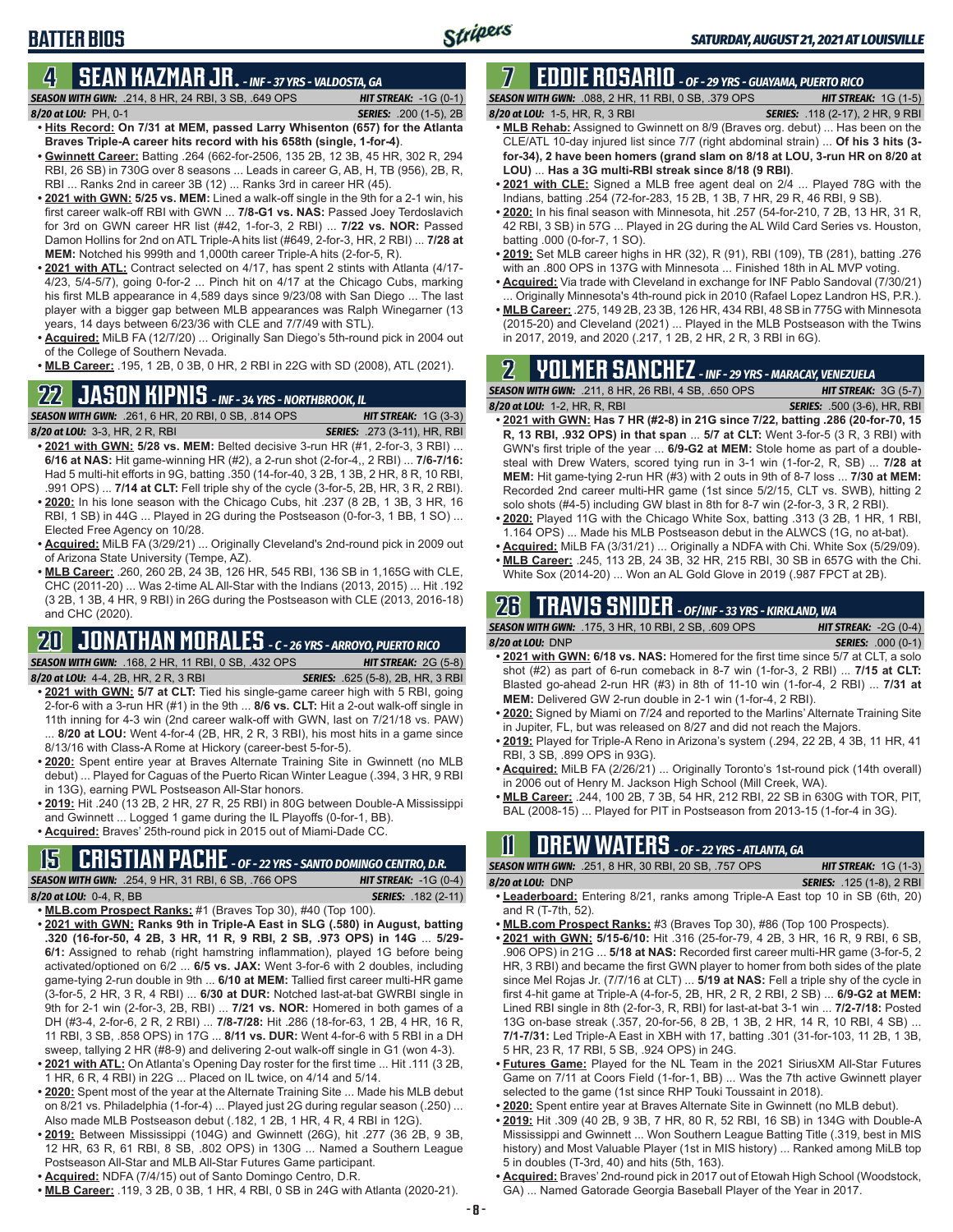### **SEASON SUMMARY**



### **TEAM HIGHS & LOWS**

| <b>OFFENSE:</b>  |  |
|------------------|--|
|                  |  |
| <b>PITCHING:</b> |  |

#### **DEFENSE:**

| Most Double Plays Turned, Game  3 (5x, last: 7/16 at Charlotte) |  |
|-----------------------------------------------------------------|--|
|                                                                 |  |
|                                                                 |  |
|                                                                 |  |
|                                                                 |  |
|                                                                 |  |

### **TEAM MISCELLANEOUS**

| Largest Blown Lead (Loss)3 Runs (4x, last: 8/6 vs. Charlotte, 5-2, 6-10) |
|--------------------------------------------------------------------------|
|                                                                          |
| Longest Game, Time……………………………………………………4:26 (5/4 at Charlotte)            |
| Longest 9.0-Inning Game, Time……………………………………3:43 (7/18 at Charlotte)      |
|                                                                          |
|                                                                          |
|                                                                          |
|                                                                          |
|                                                                          |
|                                                                          |
|                                                                          |

#### **INDIVIDUAL HIGHS & LOWS**

| <b>HITTING (GAME):</b> |  |
|------------------------|--|
|                        |  |
|                        |  |
|                        |  |
|                        |  |
|                        |  |
|                        |  |
|                        |  |
|                        |  |
|                        |  |
|                        |  |
|                        |  |
|                        |  |
|                        |  |
|                        |  |

#### **PITCHING (GAME):**

| Low-Run 9.0 IP CG …………………………………………………………………………………None |
|-------------------------------------------------------|

#### **DEFENSE (GAME):**

#### **STREAKS**

#### **OFFENSIVE (LONGEST IN 2021 ONLY):**

#### **PITCHING (LONGEST IN 2021 ONLY):**

#### **LAST TIME IT HAPPENED (GWINNETT REGULAR-SEASON HISTORY)**

#### **INDIVIDUAL OFFENSE:**

|                                                        | Homers, Both Sides of Plate  Drew Waters (5/18/21 at Nashville)            |
|--------------------------------------------------------|----------------------------------------------------------------------------|
|                                                        |                                                                            |
|                                                        |                                                                            |
|                                                        | Back-to-Back-to-Back Homers  Arcia/Camargo/Demeritte (5/8/21 at Charlotte) |
|                                                        |                                                                            |
|                                                        |                                                                            |
|                                                        |                                                                            |
|                                                        |                                                                            |
|                                                        |                                                                            |
|                                                        |                                                                            |
|                                                        |                                                                            |
|                                                        |                                                                            |
|                                                        |                                                                            |
|                                                        |                                                                            |
|                                                        |                                                                            |
| <b>INDIVIDUAL PITCHING:</b><br>0.0 Inning Porfoot Camo | Novor                                                                      |
|                                                        |                                                                            |

| 9.0-Inning No-Hitter (Solo)Todd Redmond (5/28/10 at Louisville)                 |  |
|---------------------------------------------------------------------------------|--|
| 9.0-Inning No-Hitter (Comb.)  Wooten/Marksberry/Ramirez (6/30/16 at Louisville) |  |
|                                                                                 |  |
|                                                                                 |  |
|                                                                                 |  |
| 21 Consecutive Saves Converted Jairo Asencio (9/6/09-8/8/11)                    |  |
| 25.0-Inning Scoreless Streak Stephen Marek, 25.1 IP (6/6/10-8/2/10)             |  |
|                                                                                 |  |

#### **TEAM OFFENSE:**

| <b>TEAM PITCHING:</b>                                     |                                                                                               |
|-----------------------------------------------------------|-----------------------------------------------------------------------------------------------|
|                                                           |                                                                                               |
|                                                           |                                                                                               |
|                                                           |                                                                                               |
|                                                           |                                                                                               |
|                                                           |                                                                                               |
|                                                           |                                                                                               |
|                                                           |                                                                                               |
|                                                           |                                                                                               |
| <b>TEAM DEFENSE:</b>                                      |                                                                                               |
| $T_{\text{source}} = T_{\text{model}} - T_{\text{total}}$ | $\bigcap F$ $\bigcap A$ I. He can ill $\bigcap$ and concern $\bigcup$ and $\bigcap$ $\bigcap$ |

#### Turn a Triple Play .........................6/5/21 vs. Jacksonville (Camargo-Kipnis-Snider) Commit 5 Errors ..........................................................................8/17/10 vs. Norfolk

### **TEAM MISCELLANEOUS:**<br>18-Run Margin of Victory....

| 21-Run Margin of Defeat…………………………………7/13/12 at Louisville (Lost 1-22) |
|-----------------------------------------------------------------------|